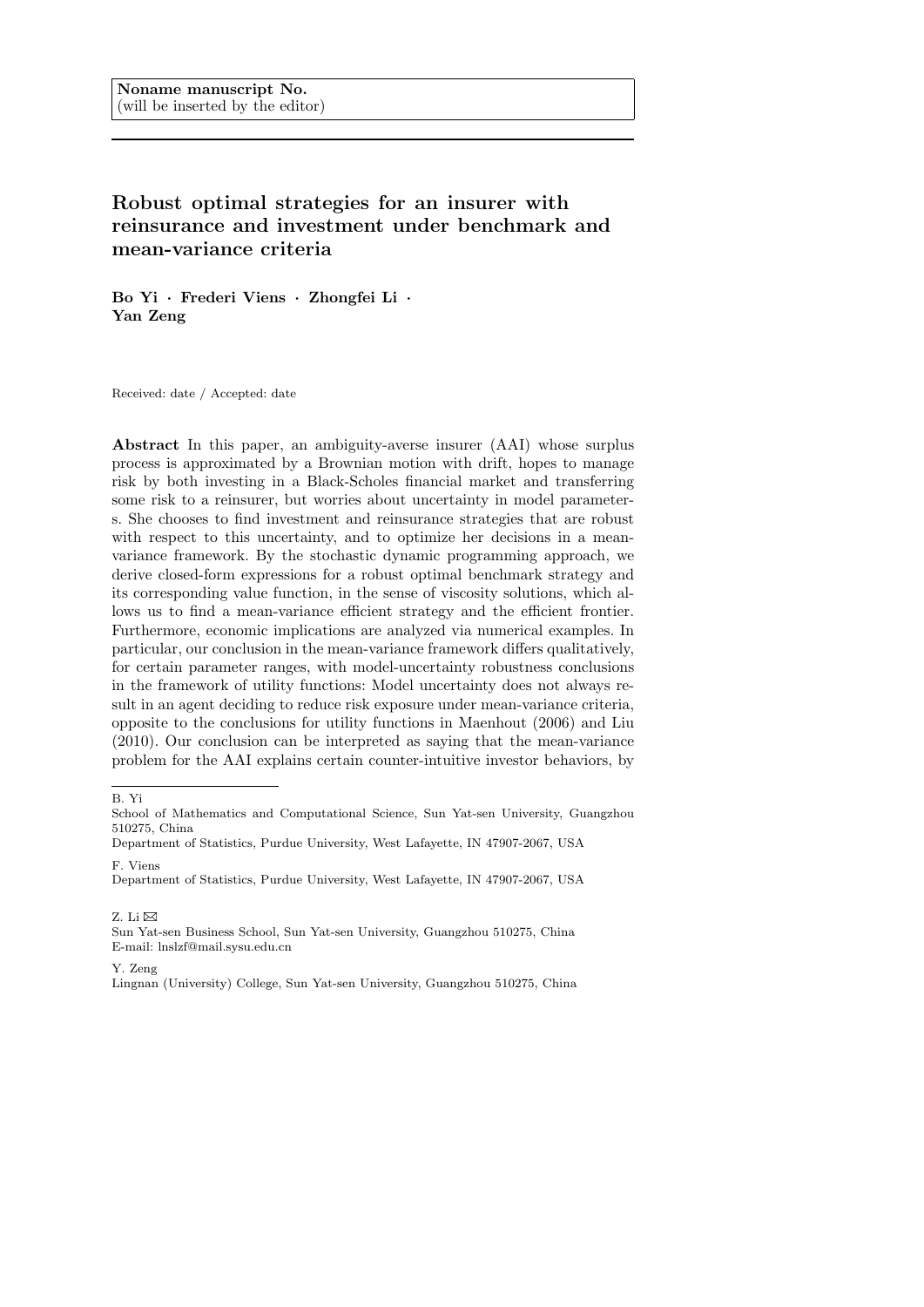which the attitude to risk exposure, for an AAI facing model uncertainty, depends on positive past experience.

**Keywords** Stochastic optimization *·* mean-variance *·* ambiguity-averse insurer *·* Black-Scholes *·* model uncertainty

## **1 Introduction**

The mean-variance portfolio selection theory proposed in Markowitz (1952) is recognized as a cornerstone of modern finance. By providing a clear framework on how to find an optimal allocation strategy among risky assets in order to achieve a given expected return with minimal variance, it has played a significant role both in academia and industry due to its simplicity and practicality, and has inspired literally hundreds of extensions and applications; see Hakasson (1971), Li & Ng (2000), Celikyurt & Ozekici (2007), Wu & Li (2012) for discrete-time problems.

For continuous-time markets, Zhou  $&$  Li  $(2000)$  introduced the linearquadratic (LQ) stochastic control approach to derive the optimal mean-variance portfolio. Li et al. (2002) obtained the optimal mean-variance portfolio with no-shorting constraints via the stochastic dynamical programming approach: It turns out that the corresponding value function, solution to a Hamilton-Jacobi-Bellman (HJB) equation, only exists in the sense of viscosity solutions. They also illustrate that, generally, under mean-variance criteria, control constraints lead to non-smooth value functions, requiring the interpretation of HJB solution in the sense of viscosity.

Bäuerle (2005) pointed out that mean-variance criteria can also be of interest in insurance applications, and started research on optimal reinsurance problems under benchmark and mean-variance criteria. In the meantime, going beyond the use and continued development of reinsurance as a traditional risk-spreading approach, insurance practitioners and academics have looked at risky investments as a viable and in some cases highly significant way to utilize insurer surplus. Recently, some scholars investigated optimal reinsurance and/or investment problems for insurers under utilities or mean-variance framework, including the use of the Black-Scholes framework for modeling market risk: see among others, Schmidli (2001), Yang & Zhang (2005), Gu et al.  $(2012)$  for utilities, Bäuerle  $(2005)$ , Delong & Gerrard  $(2007)$ , Zeng et al. (2010) and Zeng & Li (2011) for mean-variance criteria.

In a different direction, some scholars advocated and investigated the impact of economic model uncertainty on portfolio selection. They pointed out that in many cases, the parametric models used in theory, such as the Black-Scholes model, contain significant uncertainties in parameter estimates, particularly in the so-called drift parameters. In practice, this means that the expectation of the return process on a risky asset is not known a priori with any adequate precision, and the investor usually has to account for a significant level of error in drift parameter estimates. For an insurer who considers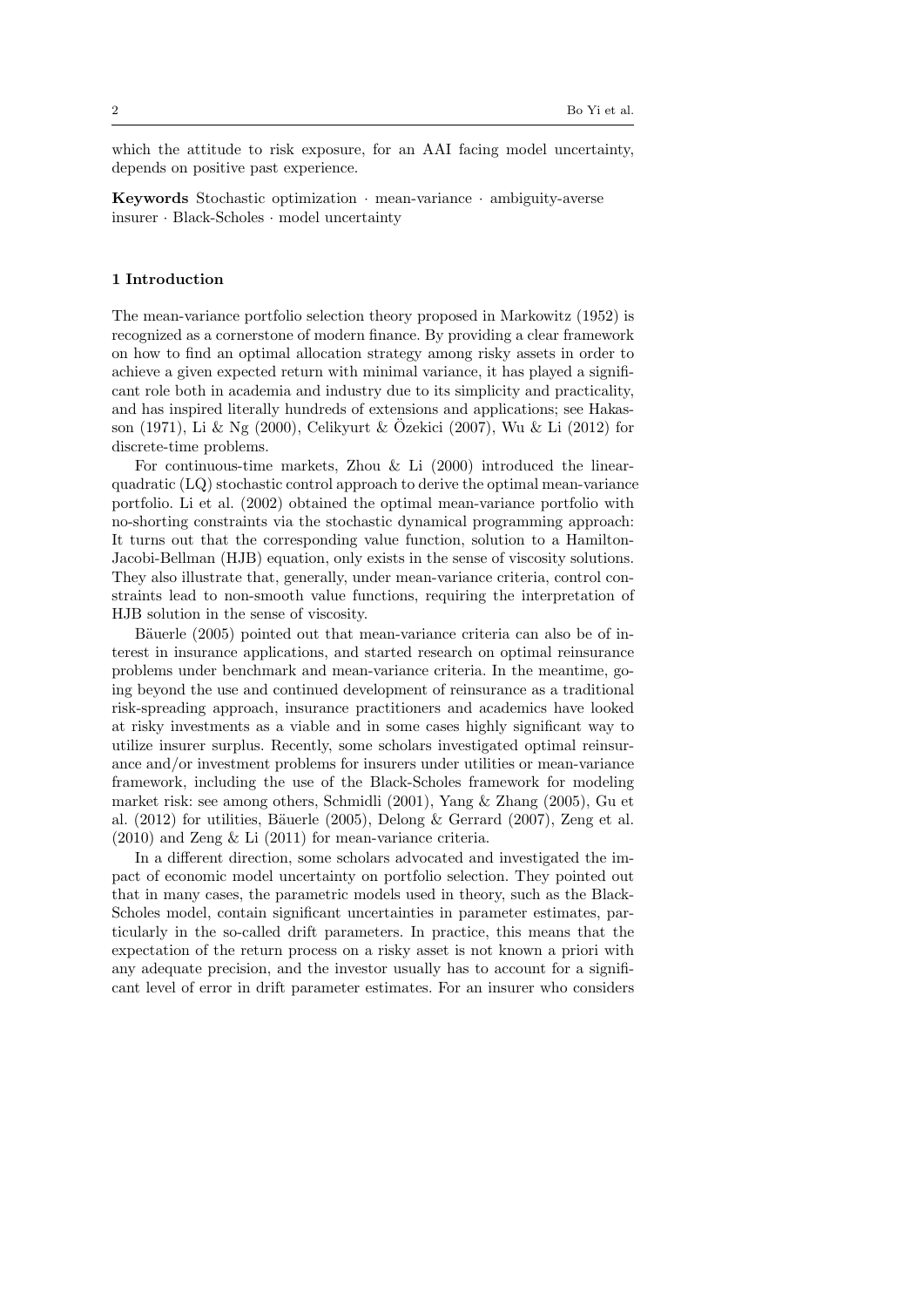risky market investments in a Black-Scholes framework, the situation is necessarily identical, and moreover, accurate estimation of the surplus model's drift parameter, i.e. its expectation, can also be called into question. A wise insurer who faces uncertainty in all drift parameters would then hope for a systematic and quantitative way to take such model uncertainty into account.

There are several strategies proposed in the literature to implement portfolio selection under model uncertainty, and one could arguably take any one of these several routes when embarking on the task of adapting these methods to the insurance business. For example, Mataramvura & Øksendal (2008) and Zhang & Siu (2009) investigated model uncertainty for investors/insurers via stochastic differential game theory. In another study, Nietert (2003) disclosed the difficulties caused by model uncertainty in practice: He showed that even (options-based) portfolio insurance can not protect minimum investment goals with probability one, because of model uncertainty on the market price of risk. In this paper, we follow the approach advanced by Anderson et al. (1999), which introduces the concept of ambiguity-aversion and formulates a robust control problem for investors. Uppal & Wang (2003) extended Anderson et al. (1999) by developing a model-uncertainty robustness framework with different levels of ambiguity. Maenhout (2004, 2006) innovated a "homothetic robustness" framework which allowed him to derive explicit closed-form solutions to dynamic robust portfolio optimizations for an investor with constant relative risk aversion (CRRA) utility. Liu (2010) studied the optimal investment and consumption strategy for an investor under "homothetic robustness", and obtained the robust optimal strategy under recursive preferences.

To adapt these general strategies to the insurance domain, recall that our goal is to help our AAI manages her risk by taking advantage of risky Black-Scholes markets to invest her surplus process, while agreeing with her premise that the estimated models (also called the reference model) contain significant parameter uncertainty, i.e. that the market (true models) may deviate from the reference model. We will assume that she has some quantitative preferences regarding model uncertainty, which must be taken into account by considering alternative models which are close to the reference model. We will define a strategy which is robust with respect to (w.r.t.) these alternatives. Very few papers consider reinsurance-and-investment strategies for an insurer with individual preferences when facing model uncertainty, see Yi et al. (2013). In particular, optimizing such strategies under a mean-variance framework is an open question.

We will seek an answer to this question, specifically of finding an efficient strategy for an AAI, with our insurer's surplus process assumed to follow a Brownian motion with drift, and investment being allowed in a standard Black-Scholes financial market with one risk-free asset and one risky asset, for simplicity. The level of ambiguity is weighted by a state-dependent preference parameter (to be introduced further below). We firstly formulate a robust control problem for the AAI under a mean-variance criterion. Secondly, we derive the closed-form expressions for an optimal benchmark strategy with reinsurance and investment, as well as the corresponding value function. Then, this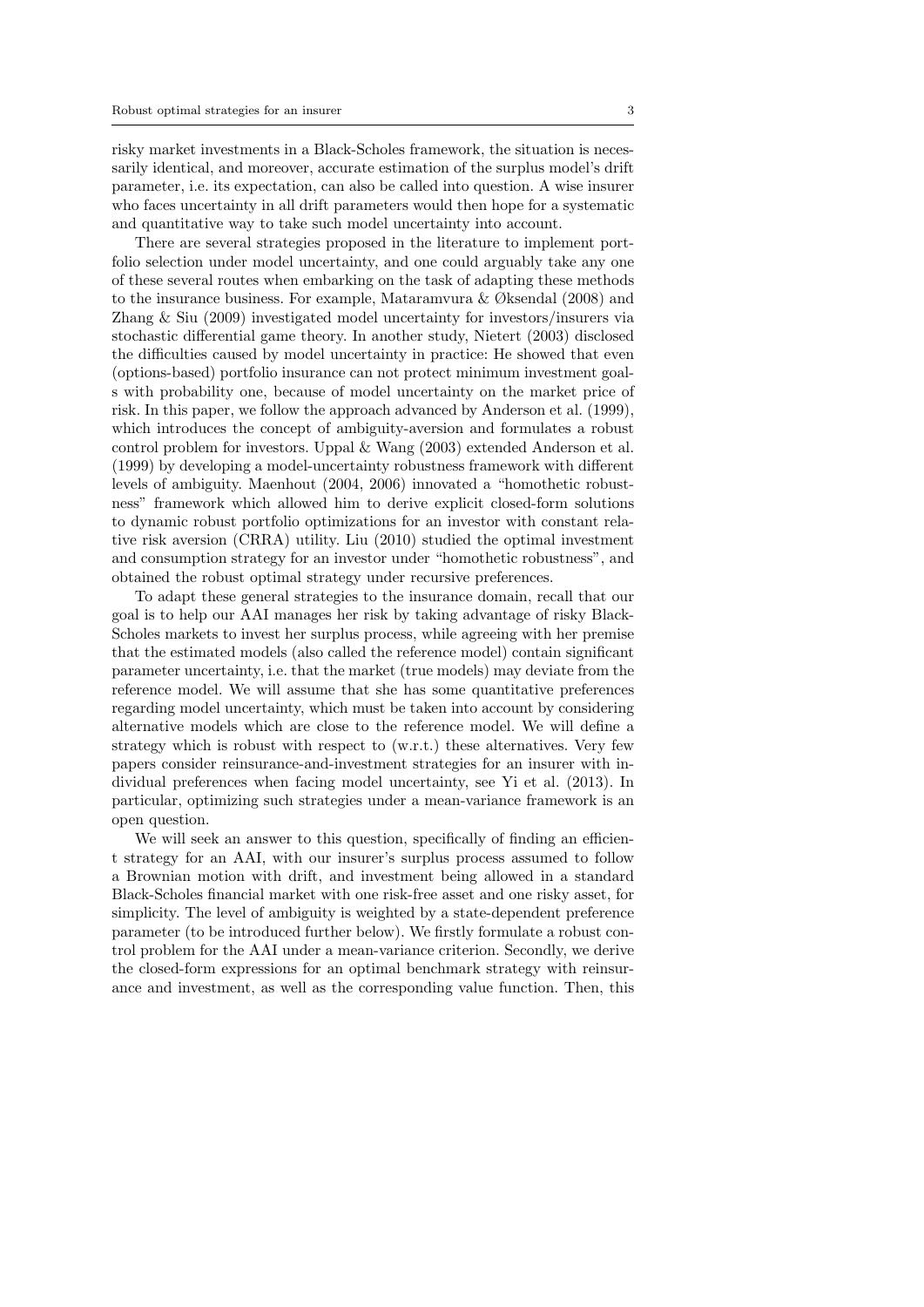result is used to solve the mean-variance problem for the AAI. Finally, some

economic implications of our results and numerical illustrations are presented. Comparing with the existing literature, we think that our paper has two main innovations:

- (i) An optimal mean-variance problem for an AAI with reinsurance and investment is advanced the first time. Given how pervasive the understanding and use of mean-variance criteria is in the world of risky investments, this choice should be well-received by AAIs. We also derive explicit expressions for the efficient strategy, as well as for the corresponding value function. These provide easily implemented quantitative tools for the AAI's investment decision-making.
- (ii) The impact of model-uncertainty robustness on mean-variance efficient strategies is investigated, which Zhang & Siu (2009) did not consider. Maenhout (2006) and Liu (2010) indicated that model uncertainty can be regarded as one aspect of risk source, and thus, when facing model uncertainty, investors should reduce their risk exposure undoubtedly. However, under a mean-variance criterion, we find that the AAI should not always keep a reduced risk exposure in the markets compared with the ambiguityneutral insurer (ANI). On the contrary, the AAI should even increase the risk exposure in some circumstances, including those in which past investment decisions have been beneficial. Under these circumstances, this is the reverse of the decisions dictated under the frameworks of utility functions in Maenhout (2006) and Liu (2010), and can be interpreted as explaining some investment behavior which could otherwise be considered irrational.

The remainder of this paper is organized as follows. In Section 2, the economy and assumptions are described. In Section 3, an optimal mean-variance problem for an AAI is presented. Section 4 transforms the mean-variance problem into a benchmark problem, and obtains closed-form expressions for the optimal strategy and the corresponding value function. In section 5, the result for benchmark problem is used to solve the mean-variance problem for the AAI. Consequently, the efficient strategy for the AAI is derived in this section. Section 6 proposes economic implications, and analyzes our results with numerical examples. Section 7 provides our conclusions, and proposes some promising extensions of our work.

## **2 Economy and assumptions**

In this paper, we assume that trading in the reinsurance and financial markets is continuous, without taxes or transaction costs. Let  $(\Omega, \mathcal{F}, P)$  be a complete probability space with filtration  $\{\mathscr{F}_t\}_{t\in[0,T]}$  generated by two related standard one-dimension Brownian motions  $\{Z_1(t)\}, \{Z_3(t)\},$  where  $Cov(Z_1(t), Z_3(t)) =$ *ρt* and *T* is the time horizon. Any decision made at time *t* is based on  $\mathscr{F}_t$ which can be interpreted as the information available until time *t*.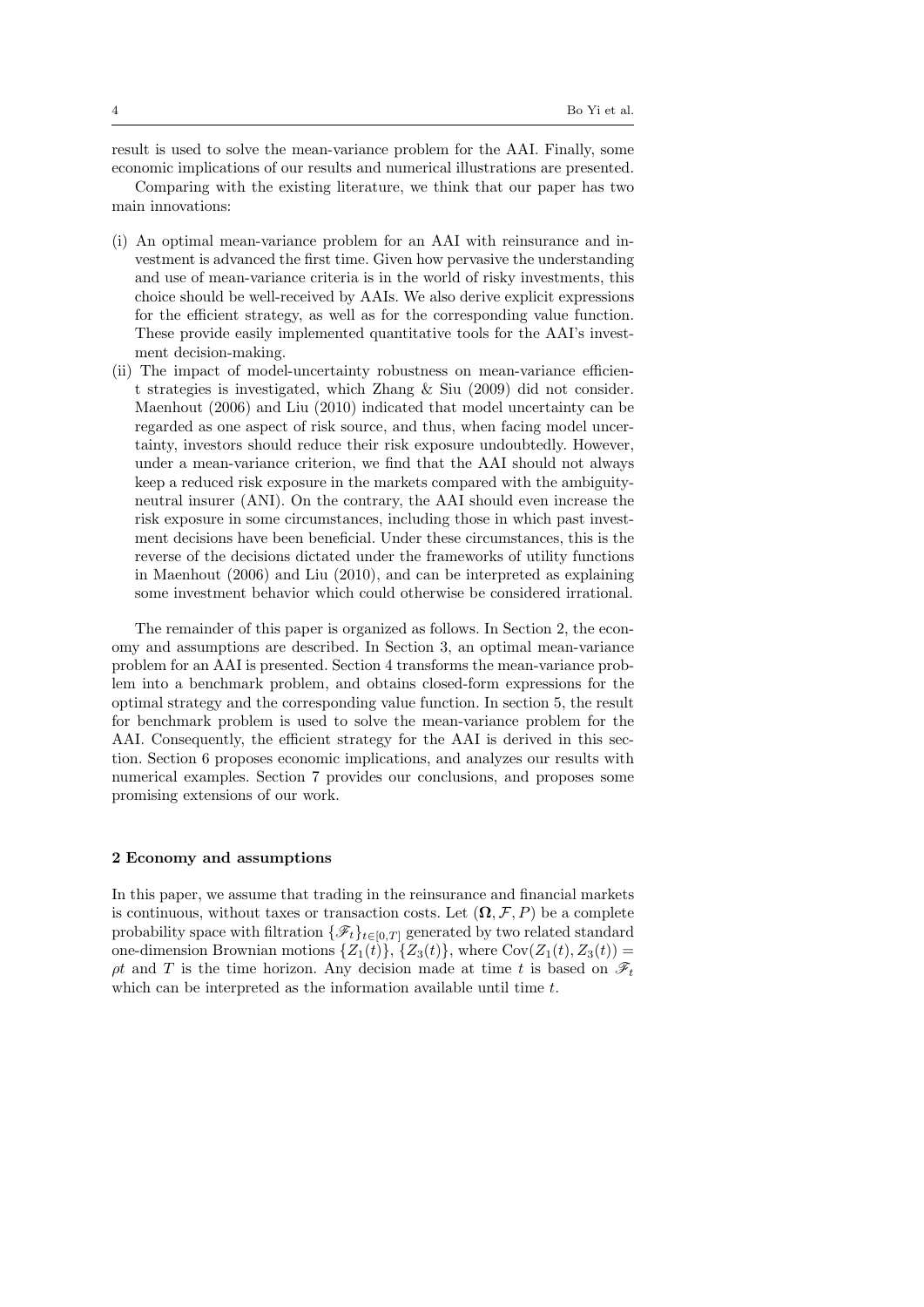#### 2.1 Surplus process

If both reinsurance and investment are absent, the insurer's surplus process can be assumed to satisfy a diffusion approximation (DA) model:

$$
dR_0(t) = \mu_0 dt + bdZ_3(t),\tag{1}
$$

where  $\mu_0$  represents the premium return rate of the insurer;  $b > 0$  can be understood as the volatility of the insurer's surplus;  $\{Z_3(t)\}\$ is a one dimensional standard Brownian motion. The DA model approximates the classical Cramér-Lundberg model well as each claim is relatively small compared to the size of the surplus, and this approximation has been widely used in the literature, such as Grandell (1991), Browne (1995), Promislow & Young (2005), Gerber & Shiu (2006), Chen et al. (2010), Zeng & Li (2012) and so on.

We assume that the insurer can control her insurance risk by purchasing proportional reinsurance or acquiring new business (by acting as a reinsurer of other insurers, see i.e. Bäuerle (2005)). For each  $t \in [0, T]$ , the proportional reinsurance or new business level is denoted by the value of risk exposure  $q(t) \in$  $[0, +\infty)$ . When  $q(t) \in [0, 1]$ , it corresponds to a proportional reinsurance cover; in this case, reinsurance premium will be paid by the cedent at the rate of (1*−*  $q(t)$ )*η*, where  $\eta \geq \mu_0$  is the premium return rate of the reinsurer; meanwhile, the insurer pays  $100q(t)\%$  while the reinsurer pays the rest  $100(1 - q(t))\%$ for each claim occurring at time *t*. When  $q(t) \in (1, +\infty)$ , this is interpreted as acquiring new business. We define the process of risk exposure  $\{q(t): t \in$ [0*, T*]*}* as the reinsurance strategy, and the DA dynamics for the surplus process associated with such a strategy  $\{q(t): t \in [0, T]\}$  is given by

$$
dR(t) = [\lambda + \eta q(t)]dt + bq(t)dZ_3(t), \qquad (2)
$$

where  $\lambda = \mu_0 - \eta$ .

# 2.2 Financial Market

The financial market we consider consists of one risk-free asset (e.g., a bond) and one risky asset (e.g., a stock). The price process  $S_0(t)$  of the risk-free asset follows the ordinary differential equation (ODE)

$$
dS_0(t) = rS_0(t)dt,\t\t(3)
$$

where  $S_0(0) = s_0 > 0$  and  $r > 0$  is the risk-free interest rate. The price process  $S_1(t)$  of the risky asset evolves according to Geometric Brownian Motion (GBM)

$$
dS_1(t) = S_1(t) [(r+u)dt + \sigma dZ_1(t)], \qquad (4)
$$

with  $S_1(0) = s_1 > 0$ . Here  $u > 0$  and  $\sigma > 0$  are the risk-premium and volatility,  $Z_1(t)$  and  $Z_3(t)$  are two one-dimensional standard Brownian motions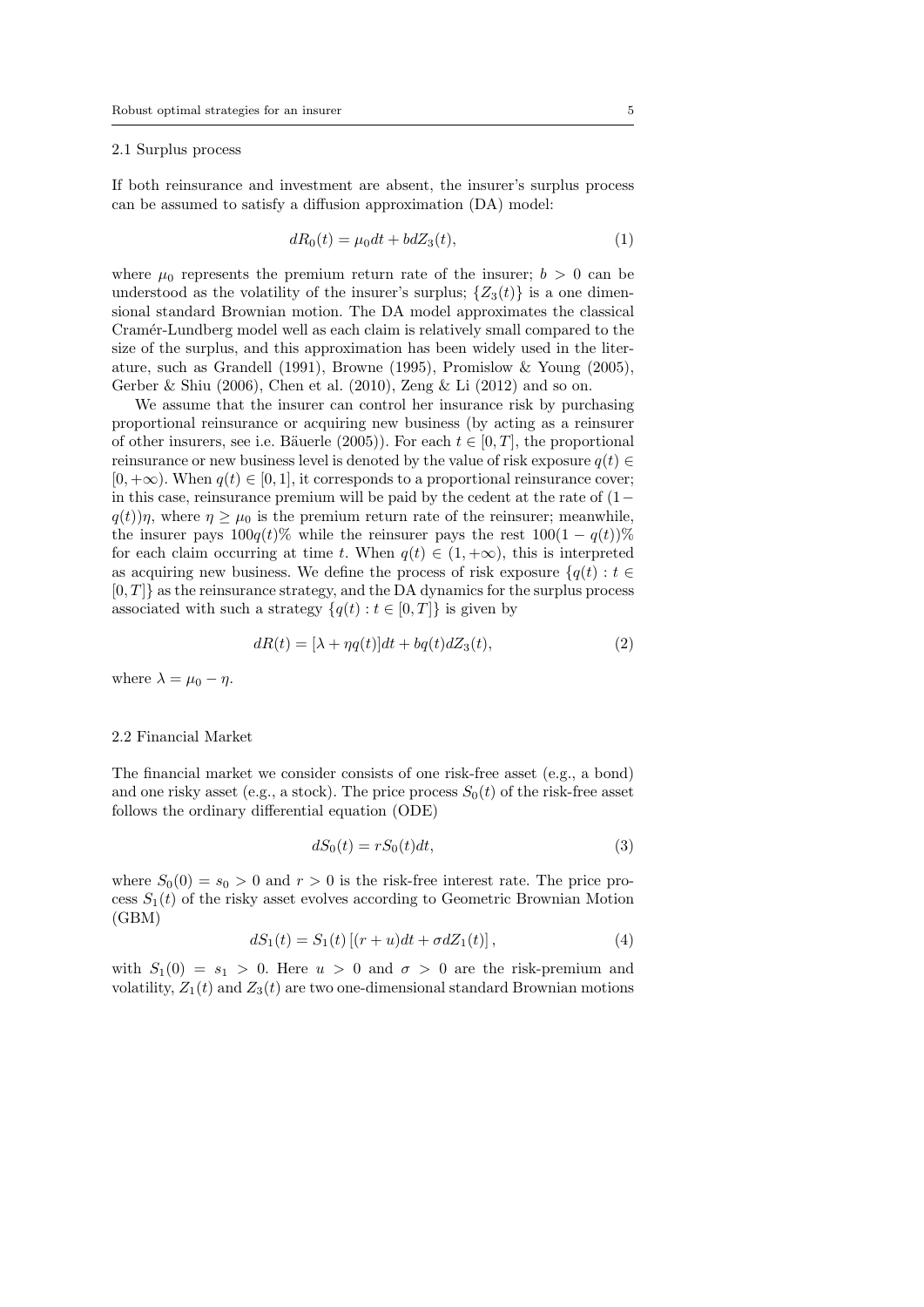mentioned at the beginning of section 2. In addition,  $Z_3(t)$  can be rewritten as

$$
dZ_3(t) = \rho dZ_1(t) + \rho_0 dZ_2(t),\tag{5}
$$

where  $\rho_0 = \sqrt{1 - \rho^2}$  and  $Z_2(t)$  is a standard Brownian motion which is independent of  $Z_1(t)$ .

## 2.3 Wealth process

In addition to the insurer's ability to purchase proportional reinsurance or acquire new business, we also assume she is allowed to invest her surplus in the risky financial assets over  $t \in [0, T]$ . We consider the case of a single risky asset  $S_1$  defined above, in order to keep the mathematics to a manageable level of complexity. In practice, this means that our framework can be interpreted as allowing investment into a single index fund or other type of aggregate risky fund.

Our insurer's trading strategy is therefore a pair of scalar stochastic processes  $\pi = \{q(t), l(t)\}_{t \in [0,T]}$ , where  $q(t)$  represents the value of risk exposure, as described above, and  $l(t)$  is the dollar amount invested in the risky asset *S*<sub>1</sub> at time *t*. The remainder  $W^{\pi}(t) - l(t)$  is invested in the risk-free asset *S*<sub>0</sub> defined above, where  $W^{\pi}(t)$  is the wealth process associated with strategy  $\pi$ . When the initial wealth is  $w_0$ , the wealth process  $W^{\pi}(t)$  can be described by the following stochastic differential equation (SDE) system

$$
\begin{cases}\ndW^{\pi}(t) = [\lambda + \eta q(t) + ul(t) + rW^{\pi}(t)]dt + [\sigma l(t) + b\rho q(t)]dZ_1(t) \\
\quad + bq(t)\rho_0 dZ_2(t), \\
W^{\pi}(0) = w_0.\n\end{cases} \tag{6}
$$

## **3 Robust control problem under mean-variance criterion**

In Bäuerle (2005), an insurer is assumed to be an ANI, i.e. one who does not worry about model uncertainty. The ANI aims to find a strategy such that the expected terminal wealth satisfies  $E^P[W^{\pi}(T)] = K$  where K is a predetermined objective, while minimizing the variance of the terminal wealth  $Var^P W^{\pi}(T) = E^P[W^{\pi}(T) - K]^2$  over all strategies  $\pi$  in a specific set  $\tilde{\Pi}$  of admissible strategies (see note following Definition 1 for an explanation of  $\tilde{\Pi}$ ). Thus the optimization problem for the ANI can be stated as

$$
(MV) \qquad \min_{\pi \in \tilde{\Pi}} \mathbf{E}^{P}[W^{\pi}(T) - K]^{2},
$$
\n
$$
\text{subject to } \mathbf{E}^{P}[W^{\pi}(T)] = K,
$$
\n
$$
(7)
$$

where

$$
K > w_0 e^{rT} + \frac{\lambda}{r} (e^{rT} - 1).
$$
 (8)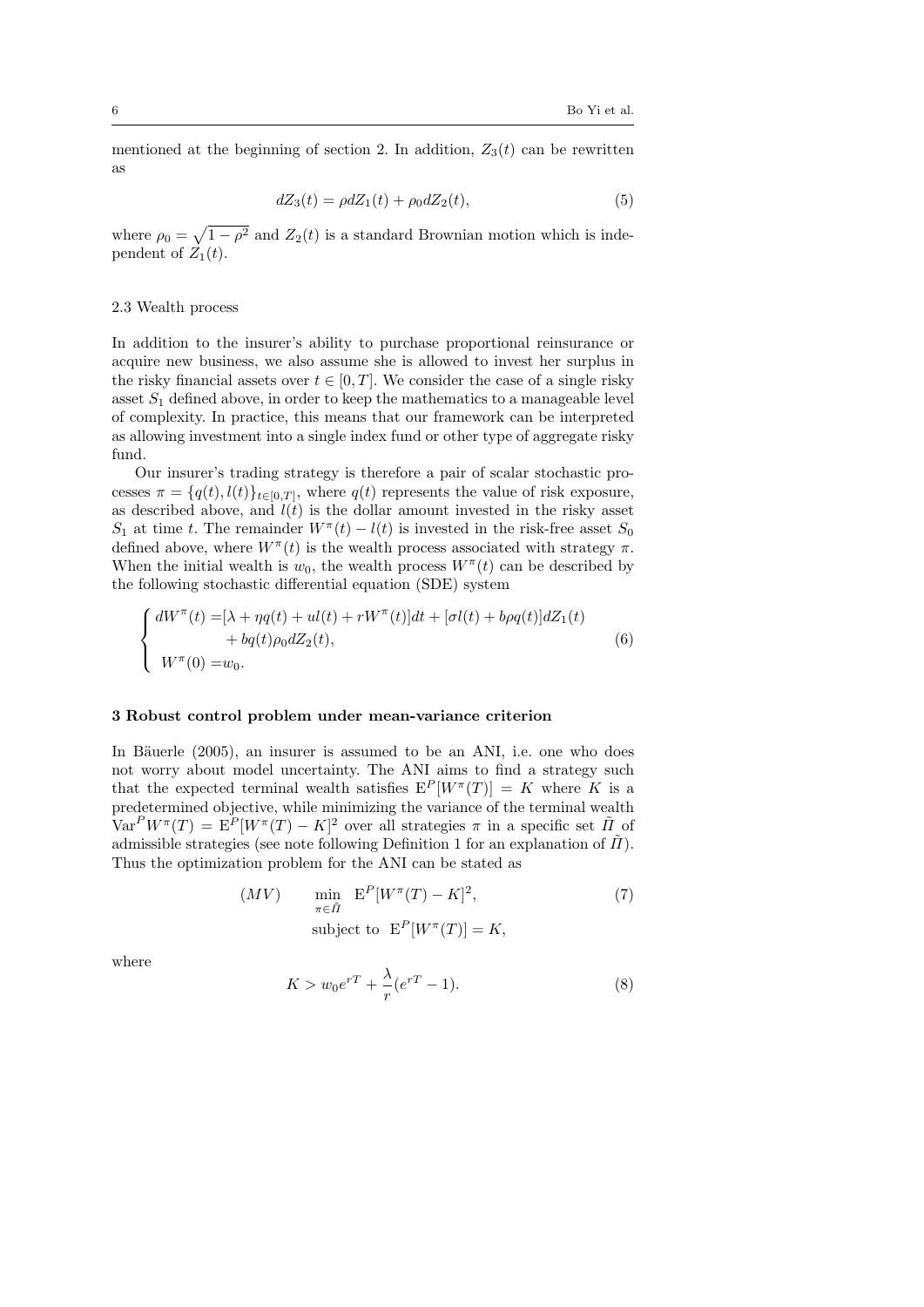The expectation is computed under the probability measure *P* that reflects the ANI's certainty about the model. The reason for requiring the lower bound (8) on the objective *K* is that if *K* were no bigger than this level, the insurer could easily exceed the objective with a risk-free strategy (put all the money in the risk-free asset and get not involved to reinsurance business), which would then have zero variance; this would make the minimization problem ill-posed mathematically and of no economic interest.

To incorporate the model uncertainty into the mean-variance problem for an ambiguity-averse insurer (AAI), we assume that our insurer's knowledge with ambiguity is described under the probability measure *P*, namely the reference probability (or model), but that she is skeptical about this reference model, and hopes to consider some alternative models. She seeks a robust optimal strategy, and her thinking will follow the lines of Anderson et al. (1999). Loosely speaking, the AAI takes the model *P* as her reference model, but she recognizes that it is only an approximation of the true model and also takes account of alternative models. She is willing to consider all alternative models which can be represented as probability measures *Q* which are equivalent to (share the same sets of measure 0 as) the original *P*; in other words, she considers all *Q* in the set of probability measures *Q* defined by

$$
\mathcal{Q} := \{Q|Q \sim P\}.\tag{9}
$$

We assume the AAI attains robustness by considering a worst-case scenario *Q<sup>∗</sup> ∈ Q* and a strategy *π ∗* to guard against facing the worst-case scenario. We will determined these worst-case options in the following way: For every fixed admissible strategy  $\pi$ , we propose a measure  $Q^*(\pi) \in \mathcal{Q}$  which provides the biggest possible penalized variance (worst-case model when strategy  $\pi$  is fixed); Note that this defines *Q<sup>∗</sup>* (*·*) as a function from the set of admissible strategies into *Q*. Then, we minimize the resulting worst-case penalized variance over all admissible strategies  $\pi$ . This gives us the minimized worst-case value function, attained at a specific optimal strategy  $\pi^*$ . Finally, we say that our worst-case model  $Q^*$  is the one corresponding to  $\pi^*$ , namely  $Q^* = Q^*(\pi^*)$ .

The details of how to acquire an adequate and analytically tractable formula for the measure-valued function  $Q^*(\cdot)$  are in Section 4; here we mention that since *Q* is a very large (non-compact) set, finding a non-infinite maximizer  $Q^*(\pi)$  for any  $\pi$  requires using a way to penalize those models in  $Q$  which seems likely the negative term in (10) below. In the meantime, assuming  $Q^*(\cdot)$ has been determined, or more generally, for any *Q*-valued map *Q<sup>∗</sup>* (*·*) defined on strategies, we may define the set of admissible strategies relative to it.

**Definition 1** A trading strategy  $\pi = \{q(t), l(t)\}_{t \in [0,T]}$  is said to be admissible, if

- (i) *∀t ∈* [0*, T*], *q*(*t*) *≥* 0 and *Q<sup>∗</sup>* (*π*) *∈ Q*,
- (ii)  $\forall w_0 \in \mathbb{R}$ , the corresponding SDE (6) has a pathwise unique solution  $W^{\pi}(t)$ ,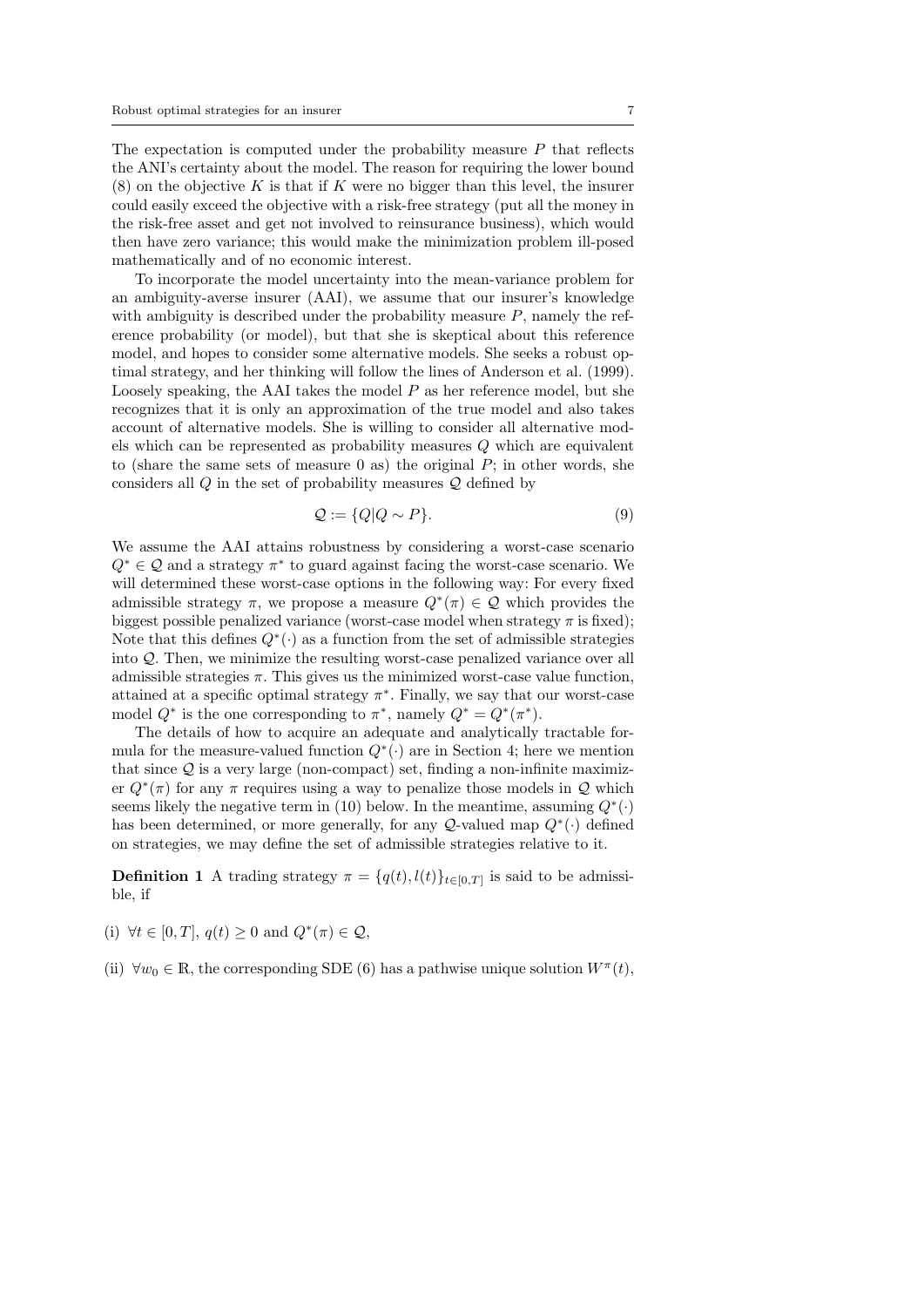(iii) the progressively measurable pair  $\pi$  satisfies  $E^{Q^*(\pi)}\left[\int_0^T \|\pi\|^4 dt\right] < \infty$  and  $E^{Q^*(\pi)}\left[\int_0^T |W^{\pi}(t)|^4 dt\right] < \infty.$ Denote by *Π* the set of all admissible strategies.

Note that this definition of admissibility requires that *Q<sup>∗</sup>* (*π*) be absolutely continuous w.r.t. *P*. Also note that the set of admissible strategies  $\tilde{\Pi}$  we mentioned on Page 6 can be taken as in the above definition replacing  $Q^*(\pi)$ by fixed *P* therein.

Thus, we formulate a robust mean-variance problem inspired by Anderson et al.  $(2003)$  and Maenhout  $(2004)$  to modify problem  $(MV)$  as follow

$$
(RMV) \quad \min_{\pi \in \Pi} \ E^{Q^*(\pi)} \left\{ [W^\pi(T) - K]^2 - \int_0^T \frac{1}{\phi(s, w)} D(P, Q^*(\pi)) ds \right\},\tag{10}
$$

subject to  $E^{Q^*(\pi)}[W^\pi(T)] = K$ ,

where  $Q^*(\pi)$  will be defined later as a worst-case-scenario model which is dependent on  $\pi$  (see definition in (17)),  $E^{Q^*(\pi)}$  represents the expectation under  $Q^*(\pi)$  for every admissible  $\pi \in \Pi$ , the penalization term  $D(P, Q^*(\pi))$ , also a function of  $\pi$ , is a measure of discrepancy between the probability measures *P* and  $Q^*(\pi)$ , <sup>1</sup> and the penalty factor  $\phi$  is a function of time and wealth, i.e. of the pair (*t, w*), for which we provide a description on Page 10.

In the remainder of this Section, fixing a strategy  $\pi \in \Pi$  for the insurer, we give some background material and explanations of how to define an element of *Q*, and what the resulting dynamics of the wealth process become for the fixed  $\pi$  and a fixed  $Q \in \mathcal{Q}$ .

According to the celebrated (Cameron-Martin-)Girsanov theorem, the set of all  $Q \in \mathcal{Q}$  can be represented as the set of models that differ from the 2-dimensional vector of correlated models (2) and (4) by the addition of a (bounded variation) drift term; more specifically, it turns out that those *Q*'s are those for which there exists a progressively measurable pair of processes  $\theta(t) = (\theta_1, \theta_2)$  such that

$$
\frac{dQ}{dP} = \nu(T). \tag{11}
$$

where  $\nu(t) = \exp \left\{ \int_0^t \theta_1 dZ_1(s) + \int_0^t \theta_2 dZ_2(s) - \frac{1}{2} \int_0^t (\theta_1^2 + \theta_2^2) ds \right\}$  and this process  $\nu$  is a  $(Z_1, Z_2)$ -martingale under *P*. To ensure the martingale property, in this paper, we assume that  $\theta(t)$  satisfies bounded condition

$$
\exists \ constant \ C > 0, \forall t \in [0, T], \|\theta(t)\|^2 < C, a.s.. \tag{12}
$$

<sup>&</sup>lt;sup>1</sup> In fact, we will try to construct a map  $Q^*(\pi)$  from  $\pi$  to  $Q$ , see the rest of Section 3 and the beginning of Section 4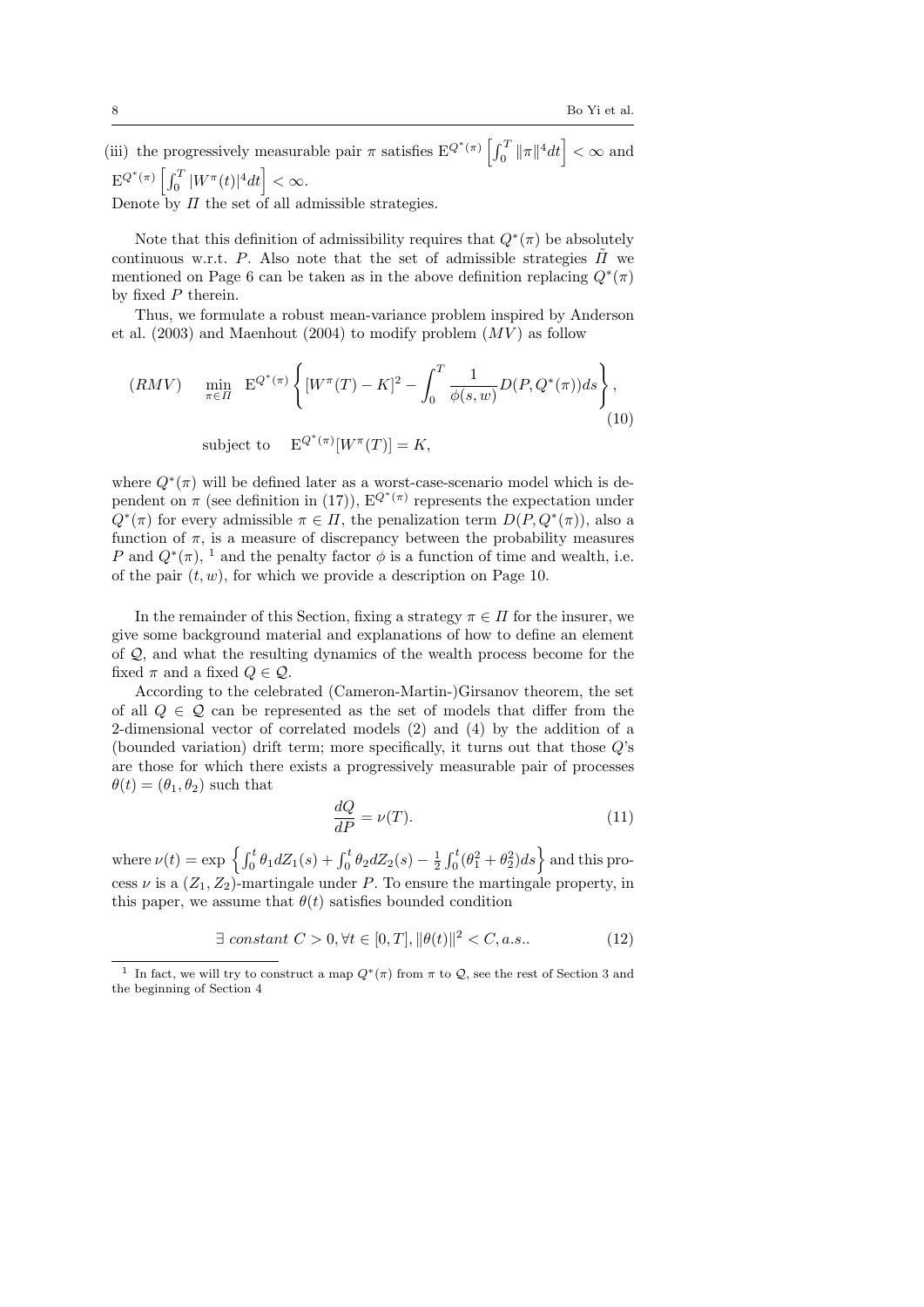This then ensures that  $\nu$  is a martingale under  $P$  relative to the filtration  $\{\mathscr{F}_t\}_{t\in(0,T)}$  of the pair  $(Z_1, Z_2)$ , and will allow us to perform computations under  $P$  and under all the  $Q$  in  $Q$  which satisfy (12).

It may seem that the boundedness of condition (12) is a restrictive technical assumption, e.g. one may wonder whether it was introduced for the sole purpose of applying Lemma  $1^2$ , thereby making it easy to solve problem  $(RMV)$ , at the cost of imposing an artificial constraint. We will see that this is not the case. Condition (12) is actually not a restriction in terms of the AAI's decision, since we will find that the worst-case scenario's measure *Q<sup>∗</sup>* features a bounded *θ ∗* . This feature is specific to our setup, in which we use a Black-Scholes market, and the ambiguity-aversion preference parameter  $\phi$  introduced by Maenhout (2004, 2006). A more complicated market, e.g. including a stochastic volatility, would not have this feature, and would require more technical difficulties to establish existence and uniqueness for problem (*RMV* ).

We denote the set of  $\theta$  satisfying (12) by  $\Theta$ . Furthermore, as alluded to above, by Girsanov's theorem, the 2-dimensional Brownian motion differential  $(dZ_1(t), dZ_2(t))$  to which one adds the drift term  $-\theta(t) dt$ , i.e. the pair of processes

$$
dZ_1^Q(t) = dZ_1(t) - \theta_1(t)dt,
$$
\n(13)

$$
dZ_2^Q(t) = dZ_2(t) - \theta_2(t)dt,
$$
\n(14)

has the law of standard 2-dimensional Brownian motion under the *Q ∈ Q* defined by its Radon-Nykodym derivative  $\frac{dQ}{dP} = \nu(T)$  given above. Abusing notation slightly, we now use the letter  $\overline{Q}$  to denote those measures  $Q$  as above in which  $\theta \in \Theta$ , i.e.  $\theta$  satisfies condition (12). By using Girsanov's theorem to define this set of alternative models which the AAI may take into account, we are achieving a description of model uncertainty by allowing the drift parameters in the reinsurance market and the financial market to be undetermined. This is most useful in practice, because it is a notorious fact in financial markets, particularly in questions of portfolio selection, that returns, which are determined solely by drift parameters like *θ* above, are difficult to estimate with any reasonable precision.

In particular, for a given admissible  $\pi$  and  $Q \in \mathcal{Q}$ , inserting (13) and (14) into (6), the wealth process under the alternative model *Q* can be described as that which satisfies the following dynamics:

$$
dW^{\pi}(t) = [ul(t) + rW^{\pi}(t) + \lambda + q(t)\eta + \theta_1(t)(\sigma l(t) + b\rho q(t)) + b\rho_0\theta_2(t)q(t)]dt
$$
  
+ 
$$
[\sigma l(t) + b\rho q(t)]dZ_1^Q(t) + b\rho_0 q(t)dZ_2^Q.
$$
 (15)

We notice that the wealth process under the alternative model in the class *Q* differs only in the drift term, as it should.

<sup>&</sup>lt;sup>2</sup> Lemma 1 is based on bounded  $\theta(t)$ , and will be used to verify the viscosity solution technically, see Page 16 for details.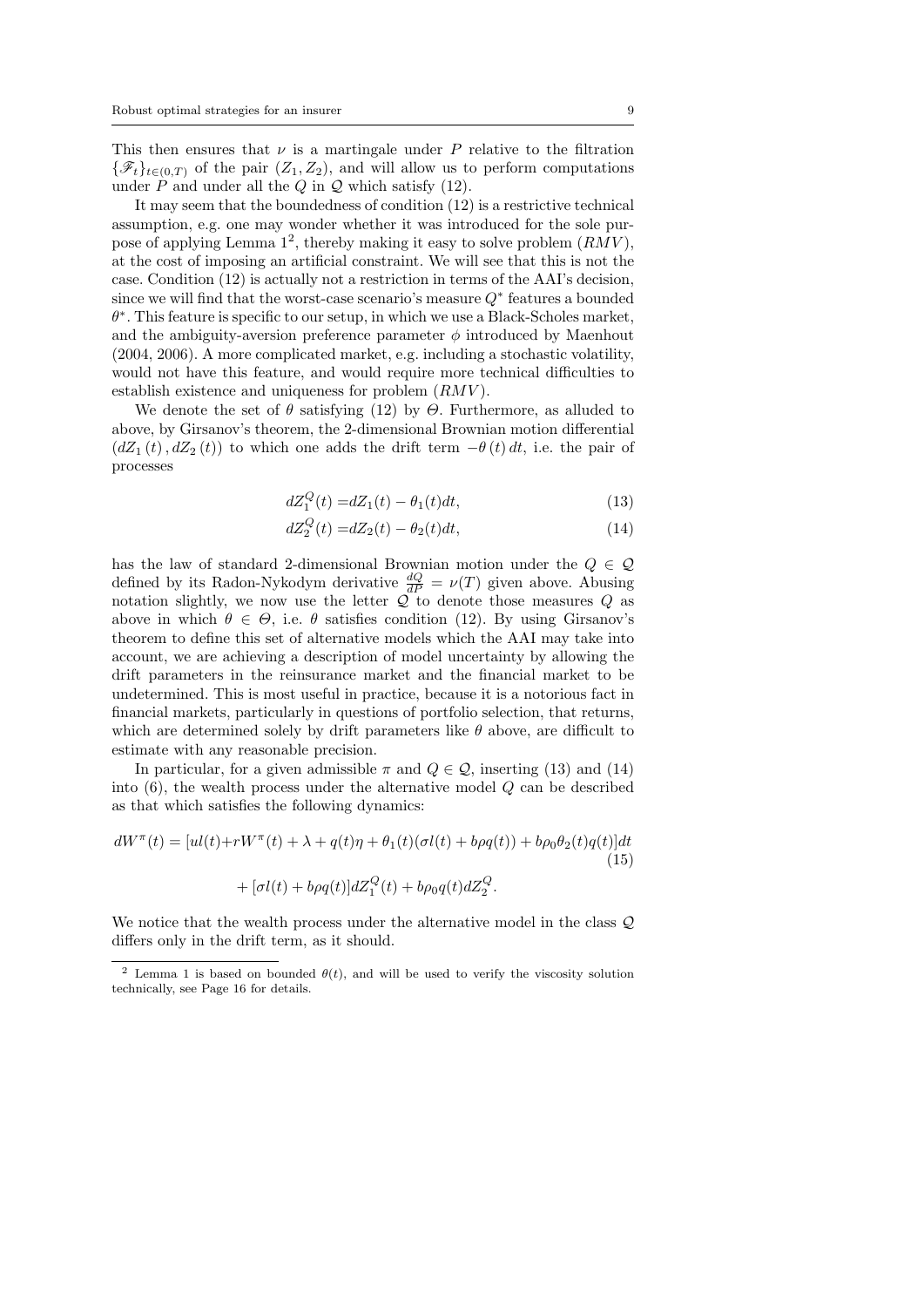We may also be more specific about what the map *Q<sup>∗</sup>* (*·*) looks like. Since every  $Q \in \mathcal{Q}$  is defined via a pair of drift processes  $(\theta_1, \theta_2)$  as in (13)-(14), our map  $Q^*(\cdot)$  will be determined by a map taking any given strategy  $\pi$  to a pair of processes  $(\theta_1, \theta_2)$  satisfying (12).

We finish this section with comments on penalization. We follow Hansen & Sargent (2001), and measure the discrepancy between *P* and *Q* as the function

$$
D(P,Q) := \frac{1}{2}(\theta_1^2 + \theta_2^2)
$$

(see, e.g., Dupuis & Ellis (1997)). For problem  $(RMV)$ , the AAI will choose one of alternative models as a worst-case scenario by maximizing the variance of the terminal wealth. Furthermore, she is well aware of the fact that the reference model is statistically the best representation of the existing data, thus large penalties are incurred for alternative models when they deviate far from the reference model. According to Maenhout (2004), *D*(*P, Q*) measures the discrepancy between the reference model and an alternative model, and the function  $\phi$  represents a preference parameter for ambiguity aversion, which measures the degree of confidence in the reference model. Stated in another way, the magnitude of the deviation penalty depends on the preference parameter.

In any case, extreme choices of aversion parameters easily lead to the following information. In the case  $\phi = 0$ , the insurer is entirely convinced that the true model is *P*, since any deviation from *P* will be penalized infinitely heavily by  $\frac{1}{\phi}D(P,Q)$ . Thus,  $Q^*(\pi)$  should be chosen as *P*, which yields  $D(P, Q^*(\pi)) = 0$  to guarantee  $\frac{1}{\phi}D(P, Q^*(\pi)) = 0$ . Problem (10) then degenerates to problem (7) where the AAI becomes an ANI. At the opposite end of the spectrum, in the case  $\phi = \infty$ , the insurer has no information about the true model. Thus, the penalty vanishes, which implies that the insurer should consider all alternative models on equal footing, ignoring any degree of confidence (see Uppal & Wang (2003)).

## **4 Optimal strategy under benchmark criterion**

Since problem (*RMV* ) is an optimization problem with a constraint, a Lagrange multiplier  $\mathcal{L} \in \mathbb{R}$  can be introduced to tackle the equality constrain  $E^{Q^*(\pi)}[W^{\pi}(T)] = K$ . By using this approach, for any given  $Q^*(\pi)$ , problem (*RMV* ) can be solved via following Lagrangian dual problem

$$
(DP) \quad \max_{\mathcal{L} \in R} \min_{\pi \in \Pi} \quad E^{Q^*(\pi)} \Big\{ [W^\pi(T) - K]^2 - \int_0^T \frac{1}{\phi} D(P, Q^*(\pi)) ds + 2\mathcal{L}[W^\pi(T) - K] \Big\}.
$$
\n<sup>(16)</sup>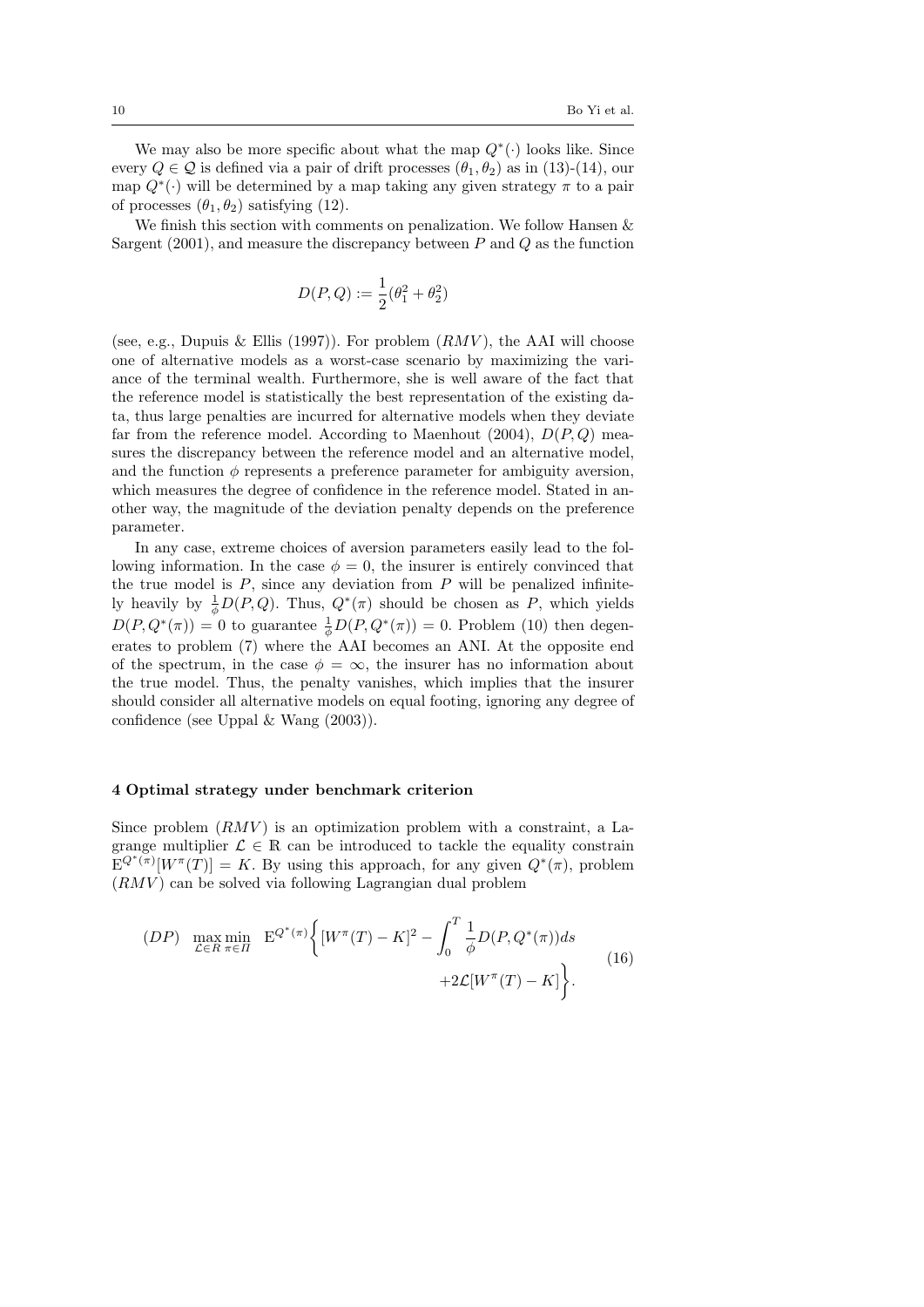To solve problem (*DP*), the interior minimization problem in (*DP*) is immediately seen to be equivalent to

$$
\min_{\pi \in \Pi} \ E^{Q^*(\pi)} \left\{ [W^\pi(T) - K + \mathcal{L}]^2 - \int_0^T \frac{1}{\phi} D(P, Q^*(\pi)) ds - \mathcal{L}^2 \right\}.
$$

Under fixed  $\mathcal{L}$ , we may first consider the following benchmark problem

$$
(RBM) \quad \min_{\pi \in \Pi} \ E^{Q^*(\pi)} \left\{ [W^\pi(T) - B]^2 - \int_0^T \frac{1}{\phi} D(P, Q^*(\pi)) ds \right\},
$$

where  $B := K - \mathcal{L}$  can be regarded as a benchmark for each fixed  $\mathcal{L}$ .

We are now ready to define the alternative model which we take to describe a worst-case scenario:

$$
Q^*(\pi) := \arg \max_{Q \in \mathcal{Q}} \mathbf{E}^Q \left\{ [W^\pi(T) - B]^2 - \int_0^T \frac{1}{\phi} D(P, Q) ds \right\}.
$$
 (17)

As mentioned in Section 3, this means that for problem (*RMV* ), by defining our worst-case model as  $Q^* := Q^*(\pi^*)$ , we are first finding a worst-case scenario probability measure function  $Q^*(\pi)$  for each fixed  $\pi$  under problem  $(RBM)$ , and then optimizing over  $\pi$  to get the  $\pi^*$  which attains the minimal penalized variance in for problem (*RBM*). This is a legitimate way to proceed in terms of the original problem  $(RMV)$ , as long as the minimum is attained, and even more crucially, as long as the final measure  $Q^*(\pi^*)$  that we obtain via  $(RBM)$  does not depend on the Lagrange multiplier  $\mathcal{L}$ . Fortunately, with our particular setup, we are able to verify that our  $Q^*(\pi^*)$  has this feature (see Remark 2).

Under the above definition of  $Q^*(\pi)$ , problem  $(RBM)$  can be rewritten as

$$
\min_{\pi \in \Pi} \max_{Q \in \mathcal{Q}} \mathcal{E}^Q \left[ [W^\pi(T) - B]^2 - \int_0^T \frac{1}{\phi} D(P, Q) ds \right]. \tag{18}
$$

This means that we may adopt a stochastic dynamical programming approach to solve problem (18). Define the corresponding value function for problem (18) as

$$
J(t, w) = \min_{\pi \in \Pi} \max_{Q \in \mathcal{Q}} \mathcal{E}_{t, w}^Q \left[ [W^\pi(T) - B]^2 - \int_t^T \frac{1}{\phi} D(P, Q) ds \right], \quad (19)
$$

where  $E_{t,w}^{Q}[\cdot] = E^{Q}[\cdot | W(t) = w]$ . To solve this problem, we follow Theorem 3.4 in Talay & Zheng (2002) (see Lemma 1 on Page 16) to establish and solve the corresponding HJB equation, also known in this case as a so-called Hamilton-Jacobi-Bellman-Isaacs (HJBI)) equation, which is

$$
\min_{\pi \in \Pi} \max_{\theta_1, \theta_2 \in \Theta} \left\{ \mathcal{A}^{\pi} J - \frac{1}{2\phi} (\theta_1^2 + \theta_2^2) \right\} = 0, \tag{20}
$$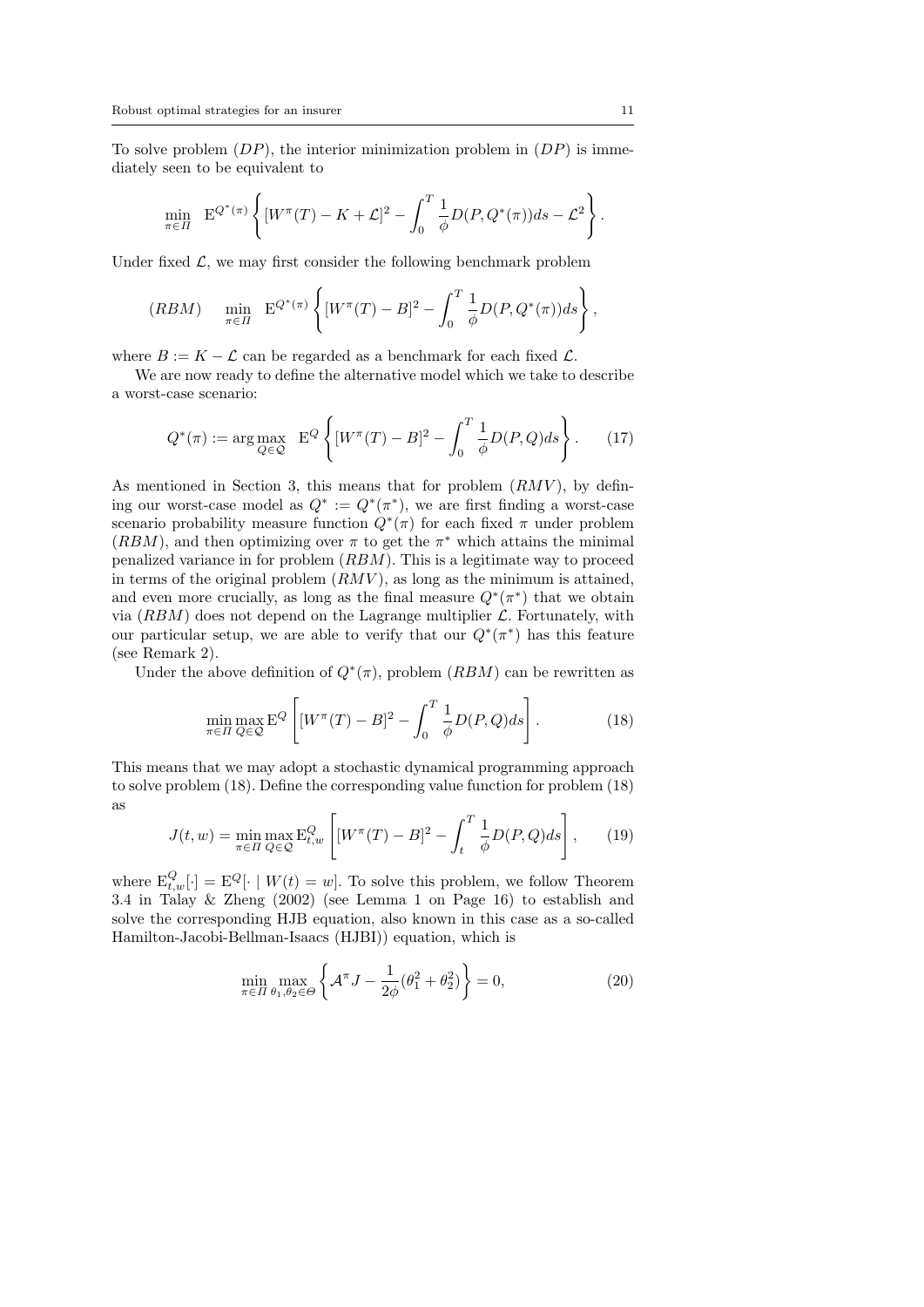with the boundary condition  $J(T, w) = (w - B)^2$ , where differential operator  $A^{\pi}$  is computed as

$$
\mathcal{A}^{\pi} J = J_t + J_w[u(t) + wr + \lambda + \eta q(t) + \theta_1 \sigma l(t) + \theta_1 b \rho q(t) + b \rho_0 \theta_2 q(t)] + \frac{1}{2} J_{ww} \left[ (\sigma l(t) + b \rho q(t))^2 + b^2 \rho_0^2 q^2(t) \right].
$$
\n(21)

Here,  $J_t$ ,  $J_w$ ,  $J_{ww}$  represent the partial derivatives of the value function w.r.t. the corresponding variables. Following the idea suggested by Maenhout (2004, 2006), we have to impose a "homothetic" preference parameter  $\phi > 0$ , which renders problem (*RBM*) analytically tractable, and ensures that the penalty in problem (*RBM*) is reasonable. Maenhout (2004) indicates the preference parameter should change with the state variable (in our case, the state variable is the current wealth *w*). For example, it is stands to reason that the AAI would have more robustness when her economic condition is favorable. Specifically, we follow Maenhout (2004, 2006) to choose the preference parameter  $\phi$  as

$$
\phi(t, w) = \frac{\beta}{J(t, w)} > 0.
$$
\n(22)

This can be interpreted in the following way: Lower values of *J* correspond to a favorable condition under the benchmark criterion, and this leads to a greater preference parameter  $\phi$ , which implies the AAI would consider more robustness in model uncertainty, i.e. would be more willing to take on higher levels of model uncertainty risk, thereby minimizing her reliance on parametric models. Although we do not know the precise form of *J* until we solve the problem, it is not hard to conjecture that the structure of *J* is a polynomial in *w* with undetermined functions of time as its coefficients. See Page 959-961 in Maenhout (2004) for further detail, also see Maenhout (2006), Liu (2010), Branger et al. (2013) for "Homothetic" robustness.

*Remark 1* The preference parameter  $\phi = \beta/J$  can be interpreted as the individual preference for ambiguity-aversion, where  $\beta > 0$  is the ambiguityaversion level describing individual attitude to model uncertainty.

In order to solve HJB equation (20), we first propose an *ansatz* for the structure of the value function, in which variables are separated. Then, we aim to derive the drift for the worst-case scenario  $Q^*(\pi)$  and the optimal strategy  $\pi^*$  under  $Q^*(\cdot)$ . Finally, we hope that the variables can be separated and solved explicitly to verify the ansatz.

## *Step 1: propose the ansatz.*

We conjecture that the value function has the following structure

$$
J(t, w) = L(t)w^{2} + M(t)w + N(t),
$$
\n(23)

where  $L(t)$ ,  $M(t)$  and  $N(t)$  are three functions to be determined. The assumption  $J_{ww} > 0$  implies  $L(t) > 0$  for all  $t \in [0, T]$ , and boundary condition  $J(T, w) = (w - B)^2$  implies that

$$
L(T) = 1, \quad M(T) = -2B, \quad N(T) = B^2.
$$
 (24)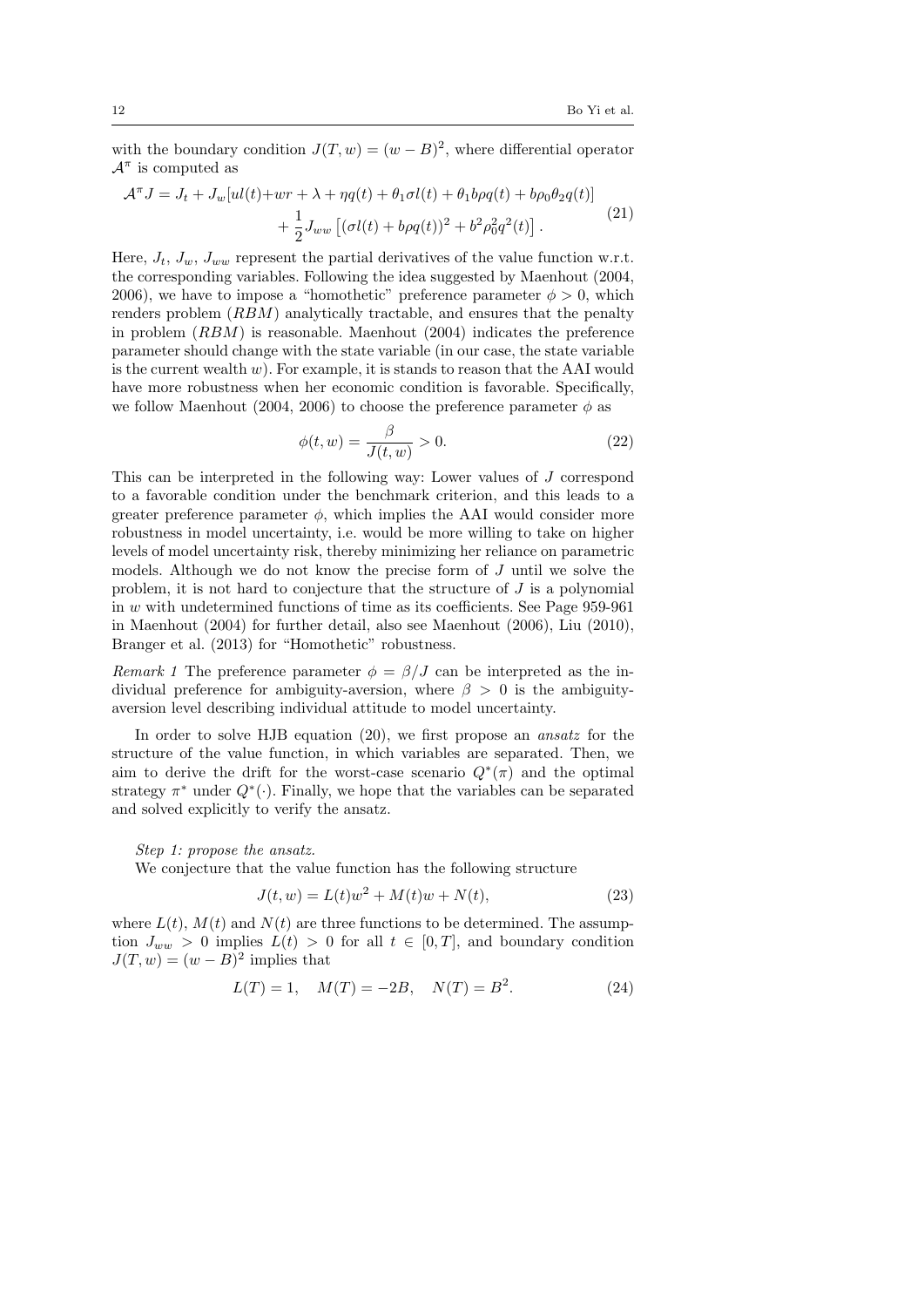A direct calculation yields

$$
J_t = L_t w^2 + M_t w + N_t, \quad J_w = 2Lw + M, \quad J_{ww} = 2L. \tag{25}
$$

*Step 2: derive the worst-case drifts and optimal strategy.*

Differentiating (20) w.r.t.  $\theta_1$  and  $\theta_2$  to maximize over *Q*, the first-order conditions are

$$
\theta_1^*(t, w) = J_w[\sigma l(t) + b\rho q(t)]\phi(t, W), \quad \theta_2^*(t, w) = J_w b\rho_0 q(t)\phi(t, w). \tag{26}
$$

Substituting  $(22)$  and  $(25)$  into  $(26)$ , we have

$$
\theta_1^*(t, w) = \frac{2\beta L(t)[\sigma l(t) + b\rho q(t)]}{2wL(t) + M(t)}, \quad \theta_2^*(t, w) = \frac{2b\rho_0 \beta L(t)q(t)}{2wL(t) + M(t)}.
$$
 (27)

The drift terms  $\theta_1^*$  and  $\theta_2^*$  govern the worst-case scenario which is considered by the AAI, and the optimal strategy will be derived under this alternative model to attain the robustness. Inserting (27) into HJB equation (20) yields

$$
\min_{\pi \in \Pi} \left\{ L_t w^2 + M_t w + N_t + (2Lw + M)[ul(t) + wr + \lambda + \eta q(t)] + (\beta + 1)L[\sigma^2 l^2(t) + 2\sigma b \rho q(t)l(t) + b^2 q^2(t)] \right\} = 0
$$
\n(28)

According to the first-order conditions<sup>3</sup> for  $\pi = \{q(t), l(t)\}_{t \in [0,T]}$ , we have

$$
q^*(t, w) = \frac{(ub\rho - \eta\sigma)}{b^2 \sigma \rho_0^2 (1+\beta)} \left( w + \frac{M(t)}{2L(t)} \right), \quad l^*(t, w) = \frac{(\sigma \rho \eta - bu)}{b \sigma^2 \rho_0^2 (1+\beta)} \left( w + \frac{M(t)}{2L(t)} \right).
$$
\n(29)

To consider the constraint  $q \geq 0$ , we need to separate the plane  $(t, w)$  into the following two regions:

$$
\mathcal{A}_1 = \{ (t, w) \in \bar{\mathcal{O}}, q^*(t, w) \ge 0 \}, \mathcal{A}_2 = \{ (t, w) \in \bar{\mathcal{O}}, q^*(t, w) < 0 \},
$$

where  $\mathcal{O} := (0, T) \times \mathbb{R}$  and  $\overline{\mathcal{O}}$  denotes the closure of  $\mathcal{O}$ .

*Step 3: separate and derive the variables.*

Due to the form of  $q^*(t, w)$ , we discuss the following two cases, respectively. **(1)** The case of  $ub\rho - \eta \sigma \geq 0$ .

(i) If  $(t, w) \in A_1$ , the candidate optimal strategy  $(q^*, l^*)$  is allowed. Inserting  $(29)$  into  $(28)$ , we obtain

$$
LL_t w^2 + wLM_t + LN_t + (2wL^2 + LM)(wr + \lambda) - A(2wL + M)^2 = 0, (30)
$$

where

$$
A = \frac{(bu - \rho \sigma \eta)^2 + \rho_0^2 \sigma^2 \eta^2}{b^2 \sigma^2 \rho_0^2 (\beta + 1)} > 0.
$$
 (31)

<sup>&</sup>lt;sup>3</sup> According to the assumption  $J_{ww} > 0$ , one can easily verify that the second-order conditions can be fulfilled to ensure the minimization.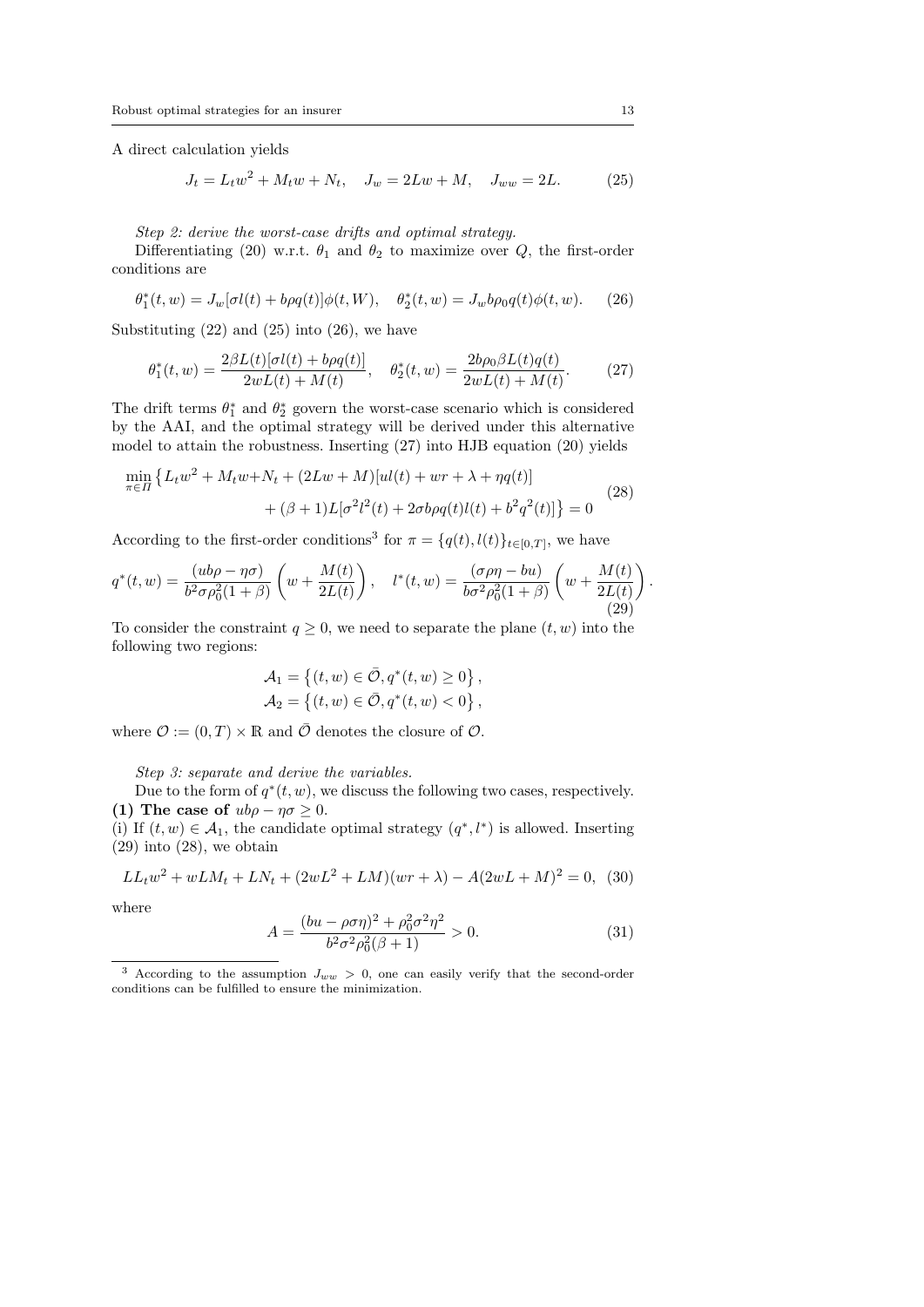By separating the terms with  $w^2$ , with *w* and without *w*, in order to ensure (30), we only need that the following system of ODEs is satisfied:

$$
\begin{cases}\nLL_t + 2rL^2 - AL^2 = 0, & L(T) = 1, \\
LM_t + rLM + 2\lambda L^2 - AL^2 = 0, & M(T) = -2B, \\
LN_t + \lambda LM - \frac{AM^2}{4}, & N(T) = B^2,\n\end{cases}
$$
\n(32)

Direct calculation yields the solution to ODEs (32) as

$$
L(t) = e^{-(A-2r)(T-t)}, \quad M(t) = -2g(t)e^{-(A-r)(T-t)}, \quad N(t) = g^2(t)e^{-A(T-t)},
$$
\n(33)

where

$$
g(t) = B + \frac{\lambda}{r} \left[ 1 - e^{r(T-t)} \right]. \tag{34}
$$

Thus the regions  $A_1$  and  $A_2$  can be rewritten as

$$
\mathcal{A}_1 = \left\{ (t, w) \in [0, T] \times \mathbb{R}, w - g(t)e^{-r(T-t)} > 0 \right\},\
$$

$$
\mathcal{A}_2 = \left\{ (t, w) \in [0, T] \times \mathbb{R}, w - g(t)e^{-r(T-t)} \le 0 \right\}.
$$

(ii) If  $(t, w) \in A_2$ , the candidate for optimal strategy (29) is not allowed due to the fact that  $q < 0$  is not allowed. Notice that the left side of  $(28)$  is a decreasing function w.r.t. *q* in the interval  $[0, +\infty)$ ; this implies that we obtain  $q^*(t, w) = 0$  and insert it into (29). By the first-order condition for  $l(t, w)$ , we arrive at

$$
q_2^*(t, w) = 0, \quad l_2^*(t, w) = -\frac{u}{\sigma^2(1+\beta)} \left(w + \frac{\tilde{M}(t)}{2\tilde{L}(t)}\right),
$$
 (35)

and the corresponding value function is  $J(t, w) = \tilde{L}(t)w^2 + \tilde{M}(t)w + \tilde{N}(t)$ ,  $∀(t, w) ∈ A<sub>2</sub>.$ 

Inserting  $(35)$  into  $(28)$  and separating the terms with  $w^2$ , w and without *w*, we arrive at the following ODEs:

$$
\begin{cases}\n\tilde{L}\tilde{L}_{t} + 2r\tilde{L}^{2} - A_{1}\tilde{L}^{2} = 0, & \tilde{L}(T) = 1, \\
\tilde{L}\tilde{M}_{t} + r\tilde{L}\tilde{M} + 2\lambda\tilde{L}^{2} - A_{1}\tilde{L}^{2} = 0, & \tilde{M}(T) = -2B, \\
\tilde{L}\tilde{N}_{t} + \lambda\tilde{L}\tilde{M} - \frac{A_{1}\tilde{M}^{2}}{4}, & \tilde{N}(T) = B^{2},\n\end{cases}
$$
\n(36)

where

$$
A_1 = \frac{u^2}{\sigma^2(\beta + 1)} > 0.
$$
 (37)

Direct calculation yields

$$
\tilde{L}(t) = e^{-(A_1 - 2r)(T - t)}, \quad \tilde{M}(t) = -2g(t)e^{-(A_1 - r)(T - t)}, \quad \tilde{N}(t) = g^2(t)e^{-A_1(T - t)},
$$
\n(38)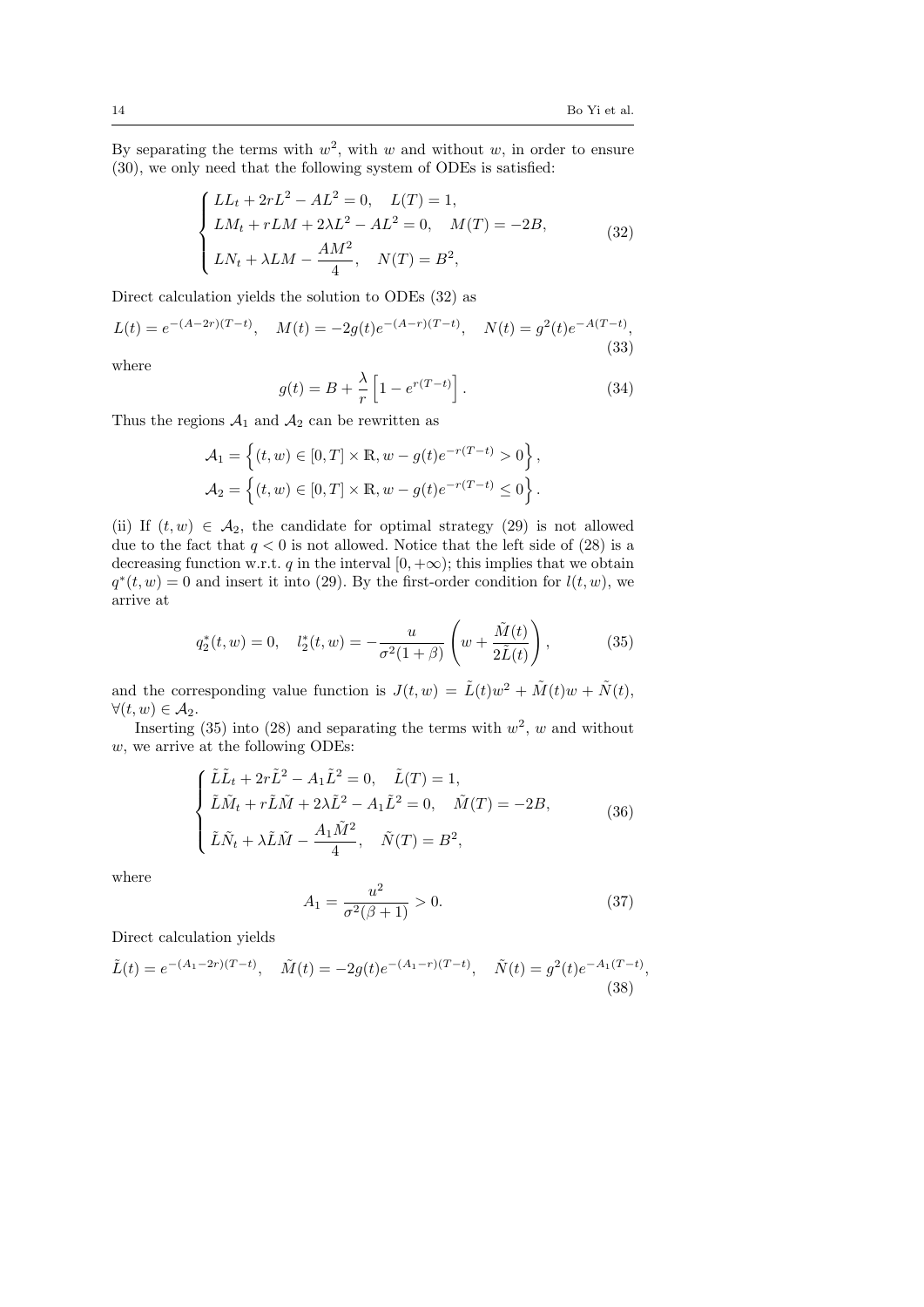where  $g(t)$  is given by (34). Moreover, we let  $C^{1,2}(\overline{O})$  be the set of all functions  $\varphi : [0, T] \times \mathbb{R} \to \mathbb{R}$  such that  $\varphi_t$ ,  $\varphi_w$  and  $\varphi_{ww}$  are all continuous in  $(t, w)$ . Denote the boundary between  $A_1$  and  $A_2$  as

$$
\mathcal{A}_0 = \left\{ (t, w) \in [0, T] \times \mathbb{R}, w - g(t)e^{-r(T-t)} = 0 \right\}.
$$

This generates a difficulty for  $J(t, w)$ : It cannot be considered as a classical solution to the HJB equation (20); indeed, since  $L(t) \neq \tilde{L}(t)$  on  $\mathcal{A}_0$ , we cannot say that  $J(t, w) \in C^{1,2}(\overline{O})$ . Therefore, because of the discontinuity of  $J(t, w)$ in the parameter *t* on the set  $\mathcal{A}_0$ , we may and must assert that  $J(t, w)$  satisfies (20) in the sense of viscosity solution. To be specific, we recall what this means.

**Definition 2**  $J \in C(\overline{O})$  is called a viscosity subsolution to (20) at the fixed value  $(t, w) \in \overline{\mathcal{O}}$ , if for any test function  $\varphi \in C^{1,2}(\overline{\mathcal{O}})$  such that  $J(t, w) =$  $\varphi(t, w)$ , whenever *J* −  $\varphi$  attains a local maximum at  $(t, w) \in \mathcal{O}$ , we have

$$
\min_{\pi \in \Pi} \max_{\theta_1, \theta_2 \in \Theta} \left\{ \mathcal{A}^\pi \varphi - \frac{\varphi_w^2}{2\beta \varphi_{ww}} (\theta_1^2 + \theta_2^2) \right\} \ge 0; \tag{39}
$$

similarly,  $J \in C(\mathcal{O})$  is called a viscosity supersolution to (20) if the inequality "*≥*" is changed to "*≤*" in (39) and "local maximum" is changed to "local minimum". Finally,  $J(t, w) \in C(\mathcal{O})$  is a viscosity solution to (20), if it is both a viscosity subsolution and viscosity supersolution.

*Remark 2* Inserting the optimal strategy (29) into the worst-case drift (27), we notice that the optimal drifts are independent of  $\mathcal{L}$ , whatever pair  $(t, w)$  is in  $A_1$  or  $A_2$ . This feature reveals that  $Q^*$  is independent of the benchmark *B*: It only depends on the parameters of reinsurance market and financial market.

**(2) The case of**  $ub\rho - \eta\sigma < 0$ . Using the same approach as the case of  $ub\rho - \eta \sigma \geq 0$ , we can obtain the similar results.

Combining the situations of two cases and Definition 2, the viscosity solution to the HJB equation (20) can be described as following theorem.

**Theorem 1** In the case  $\mu b \rho - \eta \sigma > 0$ , a viscosity solution to HJB equation *(20) is given by*

$$
J(t, w) = \begin{cases} L(t)w^2 + M(t)w + N(t), & \text{if } (t, w) \in A_1, \\ \tilde{L}(t)w^2 + \tilde{M}(t)w + \tilde{N}(t) & \text{if } (t, w) \in A_2. \end{cases}
$$

*In the case ubρ − ησ <* 0*, a viscosity solution to HJB equation (20) is given by*

$$
J(t, w) = \begin{cases} L(t)w^2 + M(t)w + N(t), & \text{if } (t, w) \in A_2, \\ \tilde{L}(t)w^2 + \tilde{M}(t)w + \tilde{N}(t) & \text{if } (t, w) \in A_1, \end{cases}
$$

*where*  $L(t)$ *,*  $M(t)$ *,*  $N(t)$  *and*  $\tilde{L}(t)$ *,*  $\tilde{M}(t)$ *,*  $\tilde{N}(t)$  *are given in (33) and (38), respectively.*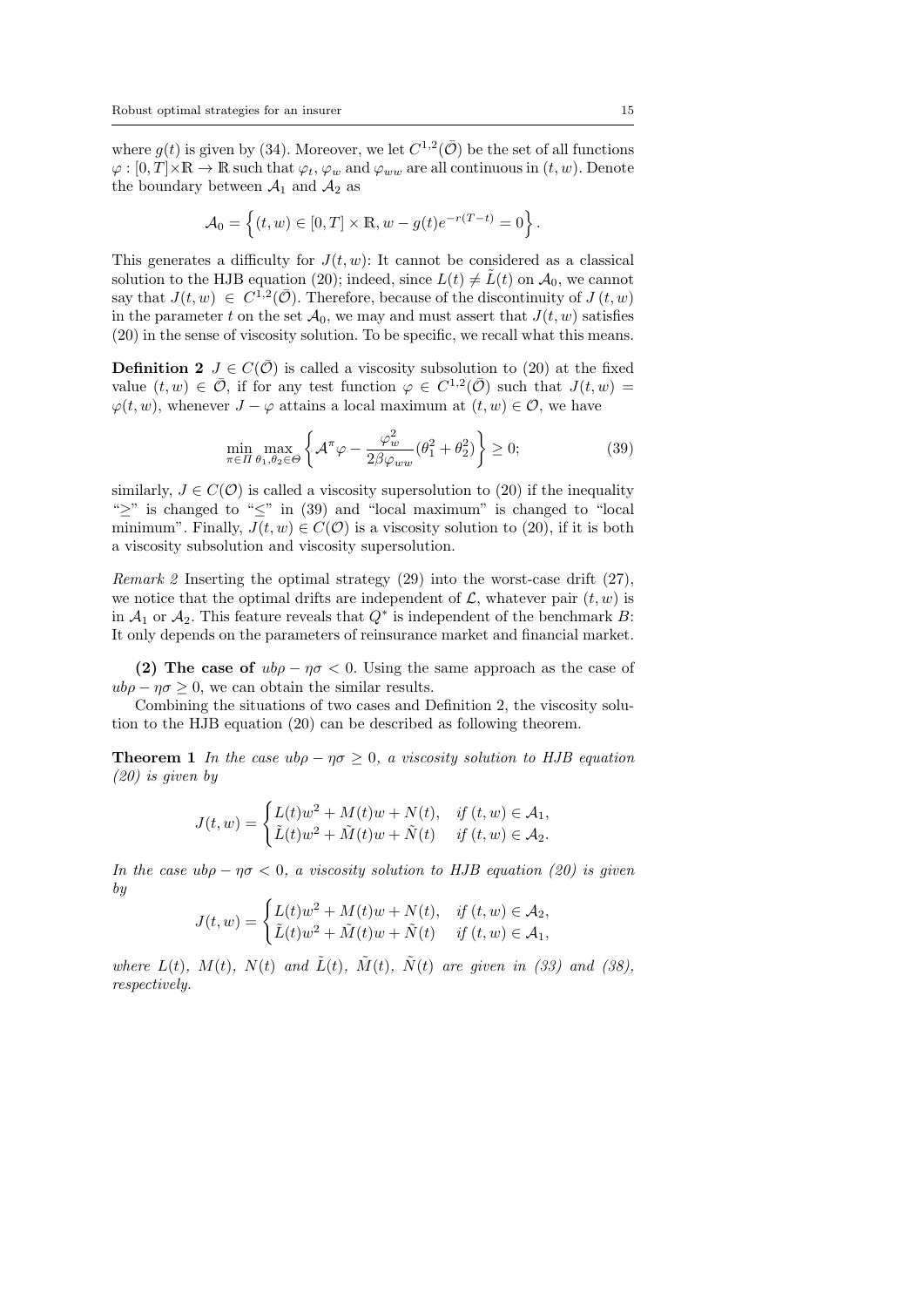*Proof* We only prove the case  $ub\rho$ −*ησ*  $\geq$  0, the case  $ub\rho$ −*ησ*  $\lt$  0 can be proved similarly. As mentioned above,  $A_0$  is the only region where the nonsmoothness occurs. Thus, we have to find a solution in the sense of viscosity solutions. According to Definition 2, let  $\varphi \in C^{1,2}(\overline{\mathcal{O}})$  be such that  $J - \varphi$  attains a local maximum at  $(t, w) \in \mathcal{A}_0$ . We arrive at  $\varphi = \varphi_t = \varphi_w = 0$  and  $\varphi_{ww} \geq 2L(t)$  to verify the following inequalities

$$
\min_{\pi \in \Pi} \max_{\theta_1, \theta_2} \left\{ \mathcal{A}^\pi \varphi - \frac{\varphi_w^2}{2\beta \varphi_{ww}} (\theta_1^2 + \theta_2^2) \right\}
$$
\n
$$
= \min_{\pi \in \Pi} \max_{\theta_1, \theta_2} \left\{ \frac{1}{2} \varphi_{ww} \left[ (\pi \sigma + b \rho q(t))^2 + b^2 \rho_0^2 q^2(t) \right] \right\}
$$
\n
$$
= \min_{\pi \in \Pi} \left\{ \frac{1}{2} \varphi_{ww} \left[ (\pi \sigma + b \rho q(t))^2 + b^2 \rho_0^2 q^2(t) \right] \right\}
$$
\n
$$
\geq \min_{\pi \in \Pi} \left\{ L(t) \left[ (\pi \sigma + b \rho q(t))^2 + b^2 \rho_0^2 q^2(t) \right] \right\} \geq 0.
$$

Therefore,  $J(t, w)$  is a viscosity subsolution to the HJB equation (20). We can prove that it is also a viscosity supersolution by definition, and hence a viscosity solution to the HJB equation (20).  $\Box$ 

For problem (*RBM*), one could apply Theorem 3.4 in Talay & Zheng (2002) to verify the viscosity solution to HJB equation (20) is indeed the value function of problem (RBM), which can be shown as

**Lemma 1** *Assume that F is a continuous function such that*

$$
|F(w) - F(\overline{w})| \le V(|w|, |\overline{w}|)(|w - \overline{w}|),
$$

*where*  $V(|\overline{w}|, |\overline{w}|)$  *is a polynomial function. Then the value function*  $J(t, w)$ *defined in* (19) *is the unique viscosity solution in the space*

$$
S := \left\{ \psi(t, w) \text{ is continuous on } [0, T] \times \mathbb{R}; \exists \overline{A} > 0, \lim_{w^2 \to \infty} \psi(t, w) \exp(-\overline{A}(\log w)^2) = 0, \forall t \in [0, T] \right\}
$$

*to the HJB equation (20) with boundary condition*  $J(T, w) = F(w)$ .

To establish Lemma 1 one only needs to follow the method in the proof of Theorem 3.4 in Talay & Zheng (2002). The only difference between our problem and the problem in Talay & Zheng is that in our case the value function defined in (19) has an extra term  $\int_t^T \frac{J}{\beta} (\theta_1^2 + \theta_2^2) ds$ . Notice that, thanks to Theorem 1, *J* is a deterministic quadratic function of *w*, and  $\theta$  is bounded. Consequently our extra term does not create any difficulties when applying the proof method of Talay & Zheng (2002). One easily verifies that  $F(w) = (w - B)^2$  satisfies the condition in Lemma 1 and that the viscosity solution *J* given in Theorem 1 belongs to the space *S*. Further details of how to establish Lemma 1 are omitted. Lemma 1 now implies that *J* in Theorem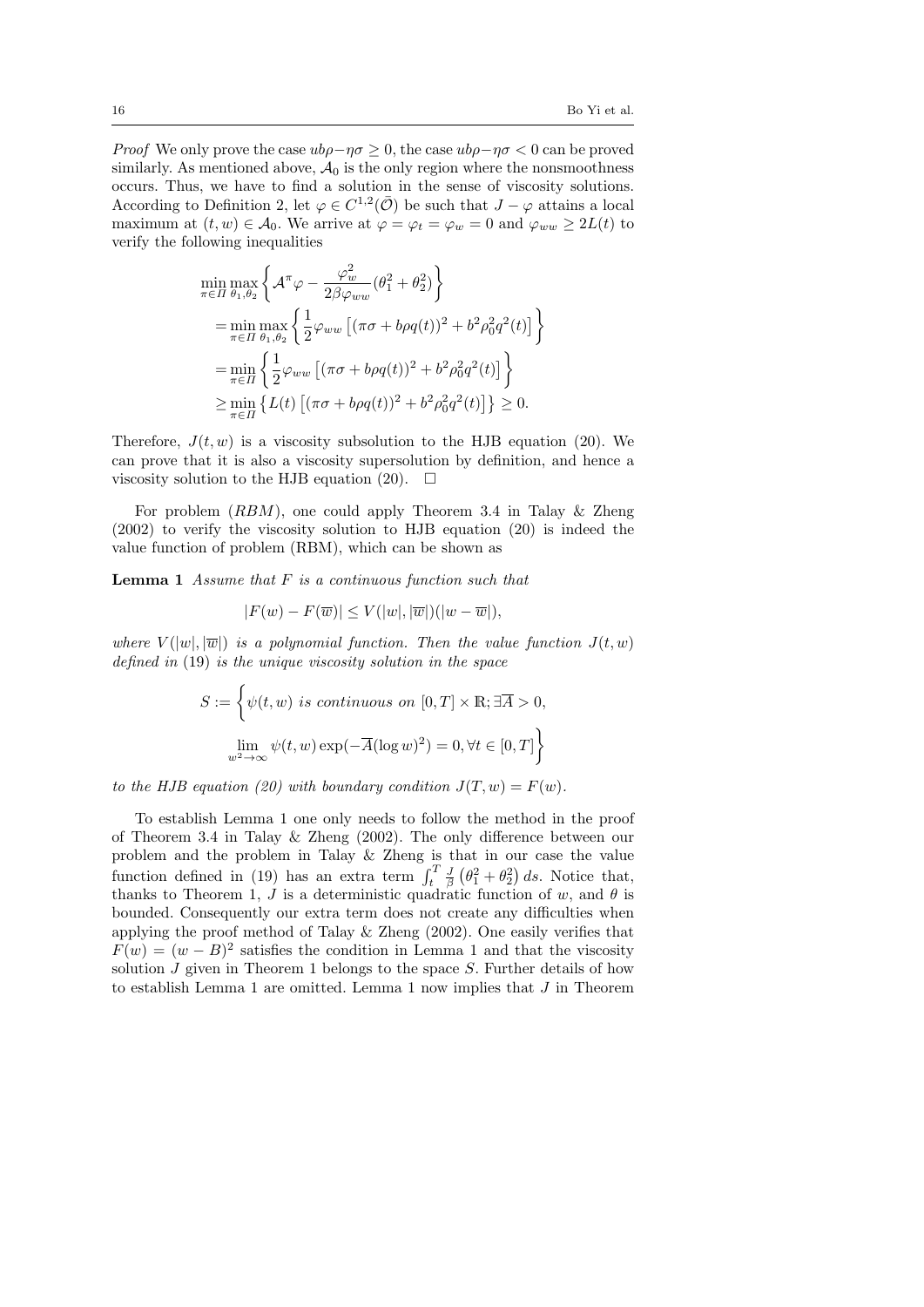1 is the unique viscosity solution to (20) with boundary condition  $J(T, w) =$  $(w - B)^2$ , which implies that it is the value function we defined by (19). We thus arrive at the following theorem.

**Theorem 2** Problem (RBM) with preference parameter  $\phi(t, w) = \frac{\beta}{J(t, w)},$ *where*  $J(t, w)$  *is shown in Theorem 1, for the case*  $ub\rho - \eta\sigma \geq 0$ *, has an optimal strategy given by*

$$
\pi^*(t, w) = \begin{cases}\n\left(\frac{(ub\rho - \eta\sigma)}{b^2 \sigma \rho_0^2 (1+\beta)} \left(w - g(t)e^{-r(T-t)}\right), \frac{(\sigma \rho \eta - bu)}{b \sigma^2 \rho_0^2 (1+\beta)} \left(w - g(t)e^{-r(T-t)}\right)\right) \\
\qquad \qquad if (t, w) \in \mathcal{A}_1, \\
\left(0, -\frac{u}{\sigma^2 (1+\beta)} \left(w - g(t)e^{-r(T-t)}\right)\right), \qquad \qquad if (t, w) \in \mathcal{A}_2.\n\end{cases}
$$

*For the case*  $\mu \rho - \eta \sigma < 0$ *, an optimal strategy is given by* 

$$
\pi^*(t, w) = \begin{cases}\n\left(\frac{(ub\rho - \eta\sigma)}{b^2 \sigma \rho_0^2 (1+\beta)} \left(w - g(t)e^{-r(T-t)}\right), \frac{(\sigma \rho \eta - bu)}{b \sigma^2 \rho_0^2 (1+\beta)} \left(w - g(t)e^{-r(T-t)}\right)\right), & \text{if } (t, w) \in \mathcal{A}_2, \\
\left(0, -\frac{u}{\sigma^2 (1+\beta)} \left(w - g(t)e^{-r(T-t)}\right)\right), & \text{if } (t, w) \in \mathcal{A}_1,\n\end{cases}
$$

*where*  $g(t)$  *is given by*  $(34)$ *.* 

*Remark 3* We define a stopping time  $\tau = \inf \{ s \geq 0 : W^*(s) - g(s)e^{r(s-T)} = 0 \}$ with  $W^*(t) := W^{\pi^*}(t)$  for simplicity. If  $\tau \leq T$ , the optimal strategy for the AAI at time  $\tau$  is (0,0). If  $T \ge t > \tau$ , according to the dynamic wealth process (6),  $W^*(t)$  would vary along the trajectory  $W^*(t) - g(t)e^{r(t-T)} = 0$ . This circumstance would imply that the insurer may keep reserving all the money in the risk-free asset and spread all insurance risks to the reinsurer over  $[\tau, T]$ . At time *T*, she will obtain a deterministic terminal wealth *B*.

Said differently, the AAI will change her optimal strategy to (0*,* 0) if the pair  $(t, W^*(t))$  hits region  $\mathcal{A}_0$ . For example, if  $ub\rho - \eta \sigma \geq 0$  and  $(0, w_0) \in \mathcal{A}_1$ , the AAI will maintain the optimal strategy  $(29)$  until  $(t, W^*(t))$  hits  $\mathcal{A}_0$ . The optimal strategy in this situation can be rewritten as follow

$$
\pi^*(t) = \begin{cases}\n\left(\frac{(ub\rho - \eta\sigma)}{b^2\sigma\rho_0^2(1+\beta)}\left(W^*(t) - g(t)e^{-r(T-t)}\right), \frac{(\sigma\rho\eta - bu)}{b\sigma^2\rho_0^2(1+\beta)}\left(W^*(t) - g(t)e^{-r(T-t)}\right)\right), \\
0 \le t < \tau \wedge T, \\
(0,0), \quad \tau \wedge T \le t \le T.\n\end{cases}
$$

#### **5 Efficient strategy under mean-variance criterion**

In this section, we investigate problem  $(RMV)$  for the AAI based on the previous results. Putting  $(0, w_0)$  into the value function  $J(t, w)$ , a duality theorem (see Bai & Zhang (2008)) connects problem (*RMV* ) to problem (*RBM*) via

$$
J_{RMV}(0, w_0) = J(0, w_0 : \mathcal{L}^*) = \max_{\mathcal{L} \in \mathbb{R}} J(0, w_0 : \mathcal{L}), \tag{40}
$$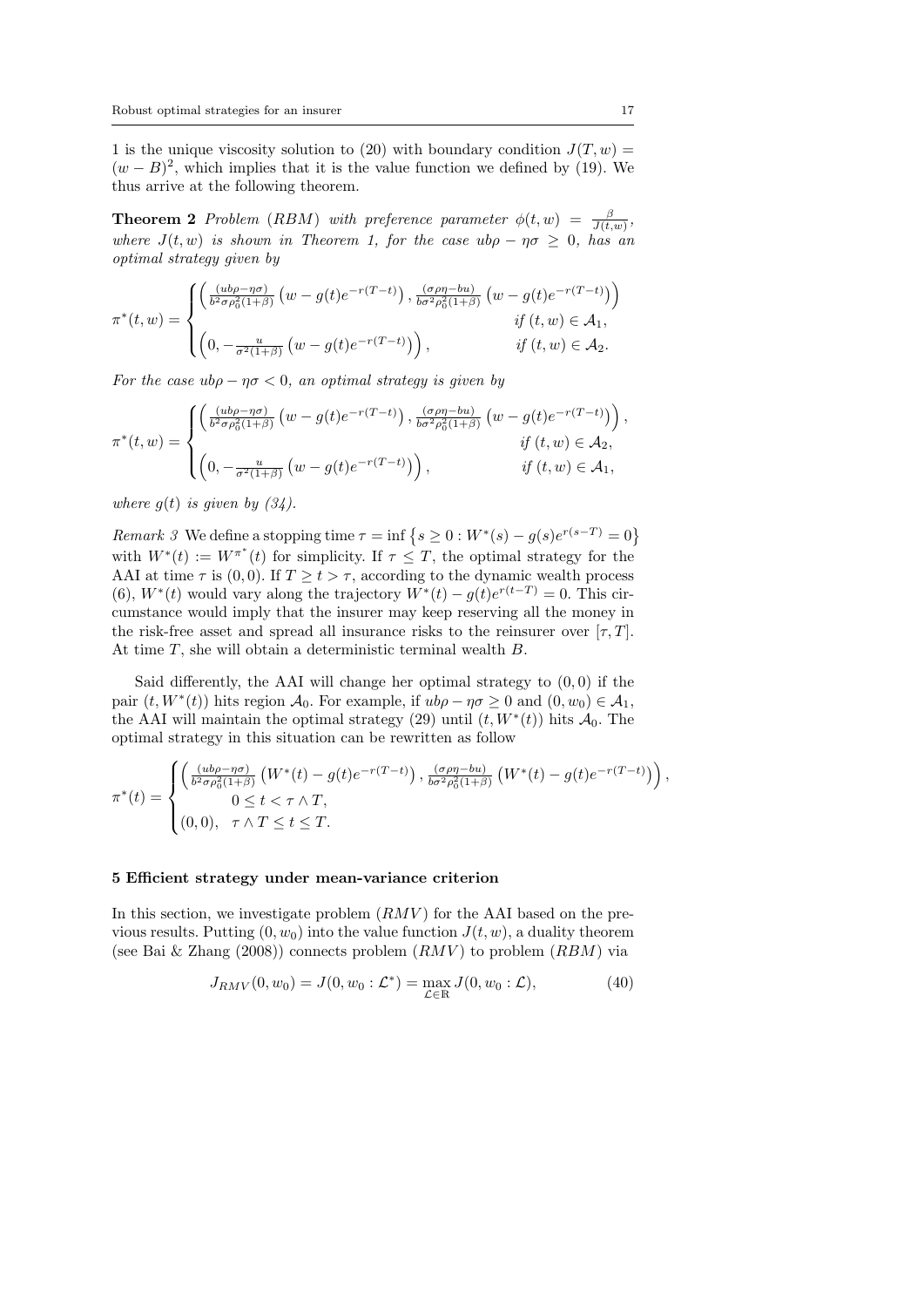where  $J_{RMV}(t, w)$  is the corresponding value function for problem  $(RMV)$ . We only analyze the case  $ub\rho - \eta\sigma \geq 0$ :

$$
J(0, w_0 : \mathcal{L}) = \begin{cases} e^{-AT} \left[ e^{rT} w_0 + \frac{\lambda}{r} (e^{rT} - 1) - K + \mathcal{L} \right]^2 - \mathcal{L}^2, \\ \text{if } \mathcal{L} \geq K - e^{rT} w_0 - \frac{\lambda}{r} (e^{rT} - 1), \\ e^{-A_1 T} \left[ e^{rT} w_0 + \frac{\lambda}{r} (e^{rT} - 1) - K + \mathcal{L} \right]^2 - \mathcal{L}^2, \\ \text{if } \mathcal{L} < K - e^{rT} w_0 - \frac{\lambda}{r} (e^{rT} - 1). \end{cases}
$$

If  $(0, w_0) \in \mathcal{A}_2$ , the first-order condition for  $\mathcal L$  implies it attains the maximum of *J* at

$$
\mathcal{L}^* = \frac{\left[d - e^{rT}w_0 - \frac{\lambda}{r}(e^{rT} - 1)\right]e^{-A_1T}}{e^{-A_1T} - 1}.
$$
\n(41)

If  $(0, w_0) \in A_1$ ,  $\mathcal{L}$  attains the maximum at  $\mathcal{L}^* = K - e^{rT}w_0 - \frac{\lambda}{r}(e^{rT} - 1)$ resulting in an optimal strategy (0*,* 0), which fails to reach the given terminal wealth expectation *K*. Therefore, in the case  $ub\rho - \eta \sigma \geq 0$ ,  $\mathcal{L}$  can not attain a maximum if  $(0, w_0) \in \mathcal{A}_1$ .

Denote the variance with penalty  $PVar^Q$  for terminal wealth  $W^{\pi}(T)$  as

$$
\text{PVar}^Q W^{\pi}(T) = \mathcal{E}^Q \left\{ [W^{\pi}(T) - K]^2 - \int_0^T \frac{1}{\phi} D(P, Q) ds \right\}.
$$

Then we define the efficient strategy and the efficient frontier for problem  $(RMV)$  as follows.

**Definition 3** An admissible strategy  $\pi^*$  with  $E^{Q^*}[W^*(T)] = K$  is called an efficient strategy for problem  $(RM\tilde{V})$  if there exists no admissible strategy  $\pi$  such that  $E^{Q^*}[W^{\pi}(T)] = K$  and  $PVar^{Q^*}W^{\pi}(T) < PV^{\pi}W^*(T)$  under chosen alternative model  $Q^*$ , where  $PVar^{Q^*}W^*(T)$  corresponds to the efficient variance with penalty. Moreover,  $(PVar^{Q^*}W^*(T), K)$  is called an efficient point and the set of all efficient points is called the efficient frontier.

Based on results of (*RBM*) and the duality theorem, the efficient strategy and efficient frontier can be obtained as the following theorem.

**Theorem 3** (1) In the case of  $ub\rho - \eta\sigma \geq 0$  with  $(0, w_0) \in A_3$ , the efficient *frontier for problem* (*RMV* ) *satisfies*

$$
PVar^{Q^*}W^*(T) = \frac{\left(E^{Q^*}[W^*(T)] - e^{rT}w_0 - \frac{\lambda}{r}(e^{rT} - 1)\right)^2}{e^{A_1T} - 1},\tag{42}
$$

*where an efficient strategy for problem* (*RMV* ) *can be presented as*

$$
\pi^*(t) = \begin{cases} \left(0, -\frac{u}{\sigma^2(1+\beta)} \left(W^*(t) - G_1(t)e^{-r(T-t)}\right)\right), & 0 \le t \le \tau_1 \wedge T, \\ (0,0), & \tau_1 \wedge T < t \le T, \end{cases}
$$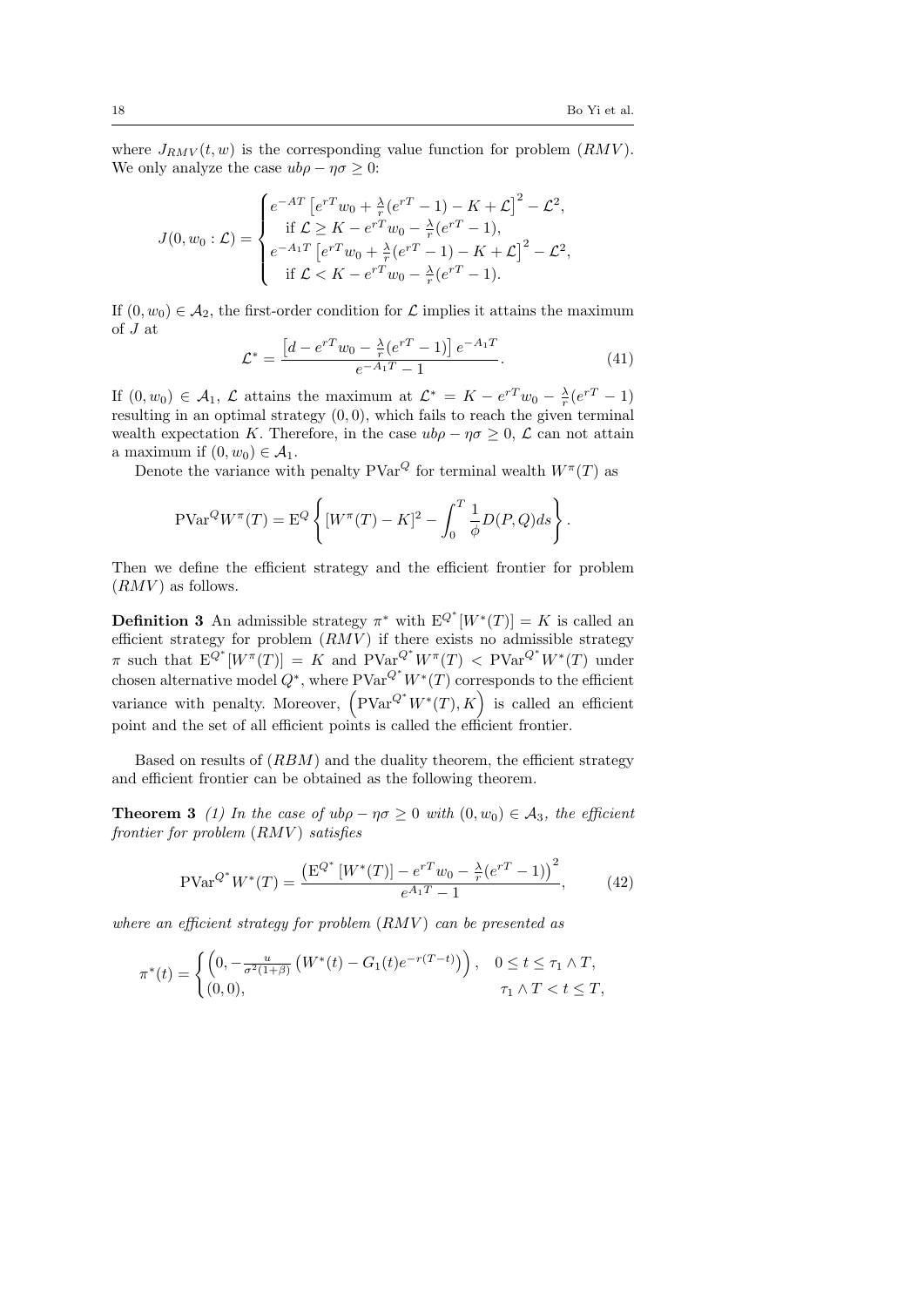*and*

$$
A_3 = \left\{ (t, w) \in [0, T] \times \mathbb{R}, w - G_1(t)e^{-r(T-t)} \le 0 \right\},
$$
  

$$
A_4 = \left\{ (t, w) \in [0, T] \times \mathbb{R}, w - G_1(t)e^{-r(T-t)} > 0 \right\},
$$

with  $G_1(t) = K - \frac{[K - e^{rT}w_0 - \frac{\lambda}{r}(e^{rT} - 1)]e^{-A_1T}}{e^{-A_1T} - 1} + \frac{\lambda}{r} \left[1 - e^{r(T-t)}\right]$ . In addition,  $A_1$ *is given by (37) and*  $\tau_1$  *is given by* 

$$
\tau_1 = \inf \left\{ s \ge 0 : W^*(s) - G_1(s)e^{-r(T-s)} \right\} = 0.
$$

*(2) In the case of ubρ − ησ <* 0 *with* (0*, w*0) *∈ A*5*, the efficient frontier satisfies*

$$
PVar^{Q^*}W^*(T) = \frac{\left(E^{Q^*}[W^*(T)] - e^{rT}w_0 - \frac{\lambda}{r}(e^{rT} - 1)\right)^2}{e^{AT} - 1},\tag{43}
$$

*and an efficient strategy can be presented as*

$$
\pi^*(t, w) = \begin{cases}\n\left(\frac{(ub\rho - \eta\sigma)}{b^2 \sigma \rho_0^2 (1+\beta)} \left(w - G_2(t)e^{-r(T-t)}\right), \frac{(\sigma \rho \eta - bu)}{b \sigma^2 \rho_0^2 (1+\beta)} \left(w - G_2(t)e^{-r(T-t)}\right)\right), & 0 \le t \le \tau_2 \wedge T, \\
(0, 0), & \tau_2 \wedge T < t \le T.\n\end{cases}
$$

*where*

$$
\mathcal{A}_5 = \left\{ (t, w) \in [0, T] \times \mathbb{R}, w - G_2(t)e^{-r(T-t)} \le 0 \right\},\
$$
  

$$
\mathcal{A}_6 = \left\{ (t, w) \in [0, T] \times \mathbb{R}, w - G_2(t)e^{-r(T-t)} > 0 \right\},\
$$

with  $G_2(t) = K - \frac{[K - e^{rT}w_0 - \frac{\lambda}{r}(e^{rT} - 1)]e^{-AT}}{e^{-AT} - 1} + \frac{\lambda}{r} [1 - e^{r(T - t)}].$  In addition, A *is given by*  $(31)$  *and*  $\tau_2$  *is given by* 

$$
\tau_2 = \inf \left\{ s \ge 0 : W^*(s) - G_2(s)e^{-r(T-s)} \right\} = 0.
$$

*(3) In the case of ubρ−ησ ≥* 0 *with* (0*, w*0) *∈ A*<sup>4</sup> *and the case of ubρ−ησ <* 0 *with*  $(0, w_0) \in \mathcal{A}_6$ , there exists no efficient strategy for problem  $(RMV)$ .

## **6 Robustness for model uncertainty**

This section is devoted to investigating the impact of model-uncertainty robustness on the AAI's decision. In the numerical illustrations, we set the basic markets parameters given by Table 1 unless otherwise stated. These parameters result in the case  $ub\rho - \eta \sigma = -0.1996 < 0$ , which implies the efficient strategy involves both reinsurance market and financial market at the beginning. We omit the economic analysis for the case  $ub\rho - \eta \sigma \geq 0$ , since it does not associate with any reinsurance over the investment-insurance horizon, and the conclusions are similar with the investment part in the case  $ub\rho - \eta \sigma < 0$ .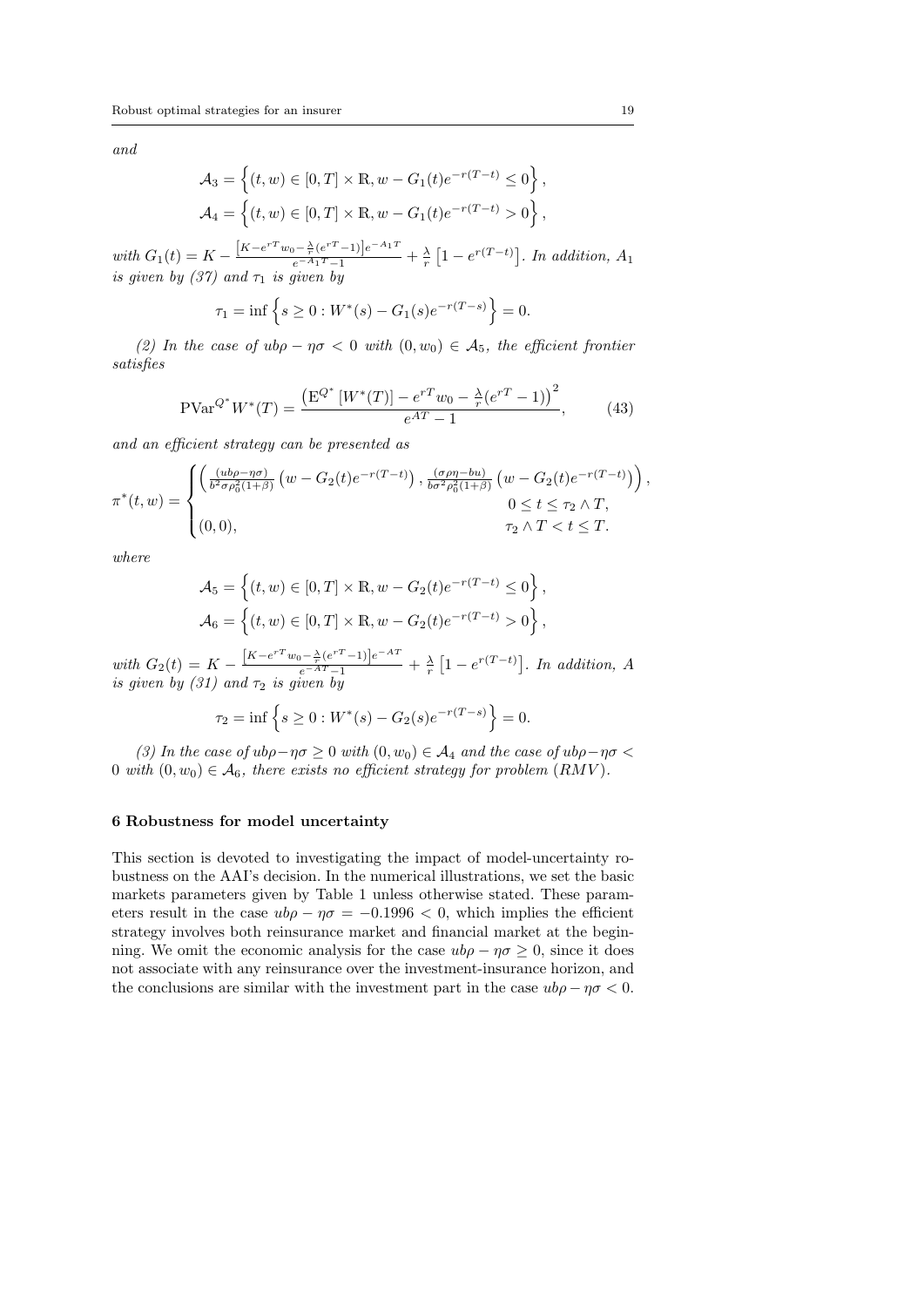**Table 1** Values of parameters

| $\mu_0$ | $\eta$ | b |  |                                               |  | r u $\sigma$ $\rho$ K $w_0$ $T(years)$ |
|---------|--------|---|--|-----------------------------------------------|--|----------------------------------------|
|         |        |   |  | $0.7$ $0.8$ 1 $0.05$ $0.02$ $0.25$ $0.02$ 2 1 |  |                                        |

#### 6.1 Detection-error probabilities

We aim to find the quantitative effect of model uncertainty via numerical examples. Anderson et al. (2003) argued that  $\beta$  should be chosen in such a way that the worst-case scenario with  $\beta$  is difficult to distinguish from the reference model for the AAI. Specifically, as suggested by Anderson et al. (2003), we use a detection-error probability to verify that for a chosen ambiguity-aversion level  $β$ , it is reasonable to operate under a worst-case scenario. The heuristic is as follows. A parameter  $\beta$  with high detection-error probability indicates that the AAI is likely to select an incorrect model, when faced with the choice between using the worst-case-scenario model and using the reference model. In such a situation, it is safer to acknowledge one's ambiguity aversion, and go with the worsk-case scenario. Therefore, to justify using our model robustness framework, our detection-error probability should preferably be high. We now compute this probability.

According to Anderson et al. (2003) and Maenhout (2006), we can calculate the detection-error probability for our parameter setup as follows. Denote  $\xi_{1,t}$ the log of Radon-Nikodym derivative  $\frac{dQ^*}{dP}$  as

$$
\xi_{1,t} = \log \left[ \frac{dQ^*}{dP} \right] = \int_0^t \theta_1^* dZ_1(s) + \theta_2^* dZ_2(s) - \frac{1}{2} \int_0^t (\theta_1^{*2} + \theta_2^{*2}) ds;
$$

the detection-error probability of incorrectly selecting *P* over *Q<sup>∗</sup>* , or vice-versa, assuming a uniform prior selection of *P* or *Q<sup>∗</sup>* , is defined as

$$
\xi_T(\beta) = \frac{1}{2} \text{Prob}(\xi_{1,T} > 0 | P, \mathcal{F}_0) + \frac{1}{2} \text{Prob}(\xi_{1,T} < 0 | Q^*, \mathcal{F}_0). \tag{44}
$$

This formula stems from the fact that since  $\frac{dQ^*}{dP}$  is a martingale with expectation 1 under *P*, when it is larger than 1, this indicates that *Q<sup>∗</sup>* is more likely than *P*, given that *P* was selected; a similar argument holds when *Q<sup>∗</sup>* is selected. A calculation yields  $\theta_1^*$  and  $\theta_2^*$  under  $Q^*$  as

$$
\theta_1^* = \frac{\beta}{1+\beta} \cdot \frac{u}{\sigma}, \quad \theta_2^* = \frac{\beta}{1+\beta} \cdot \frac{ub\rho - \eta\sigma}{b\sigma\rho_0}.
$$
 (45)

Here we only consider  $(0, w_0)$  in the region  $\mathcal{A}_5$  since region  $\mathcal{A}_6$  leads to zerodrifts, which does not enter into the consideration of model uncertainty. The constants  $\theta_1^*$  and  $\theta_2^*$  lead to an explicit expression for  $\xi_T(\beta)$  as

$$
\xi_T(\beta) = 2\Phi\left(-\frac{1}{2}\cdot\frac{\beta}{1+\beta}\cdot\sqrt{T\cdot\frac{(bu-\eta\sigma\rho)^2 + \eta^2\sigma^2\rho_0^2}{b^2\sigma^2\rho_0^2}}\right),\tag{46}
$$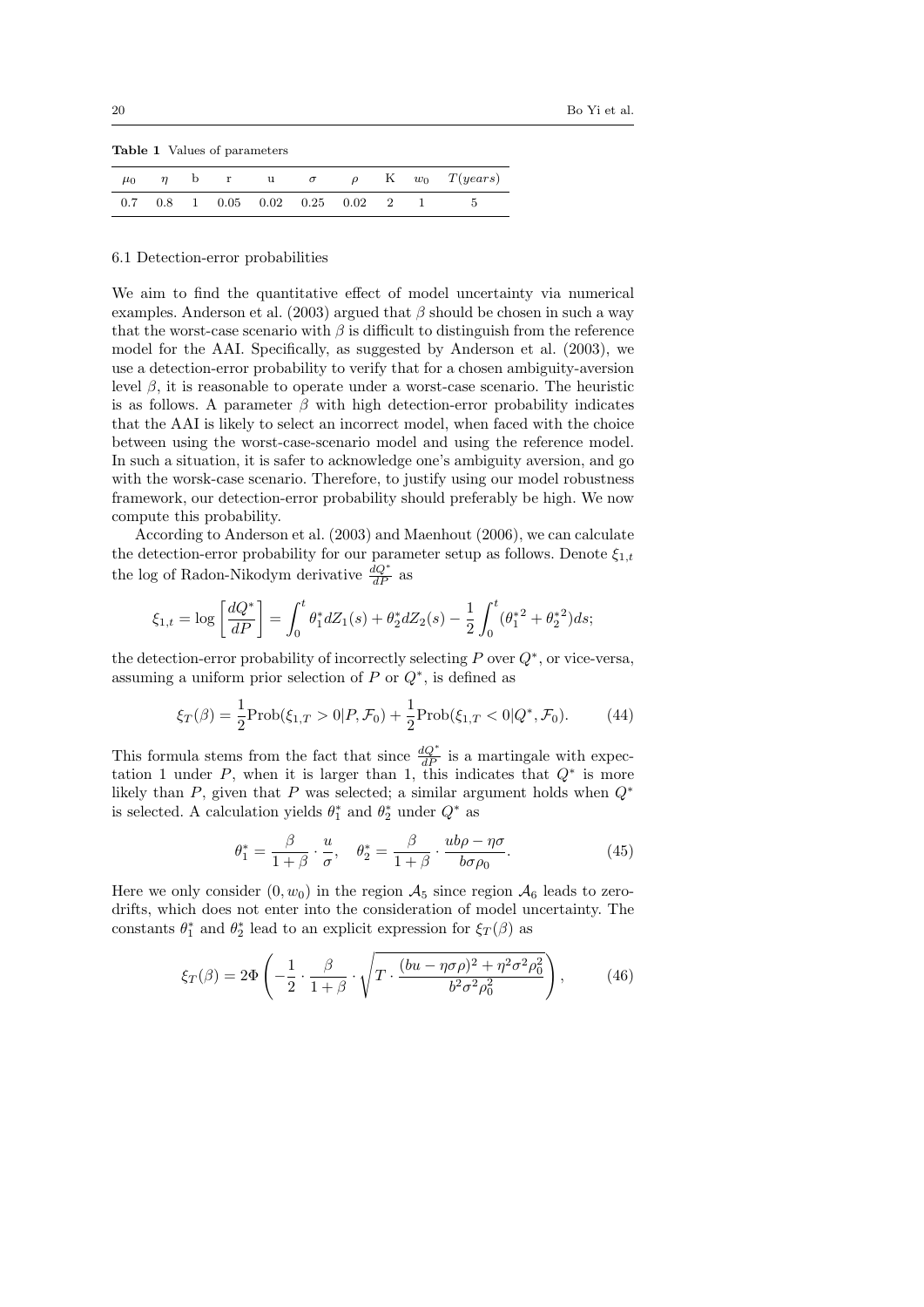where  $\Phi(\cdot)$  is the cumulative distribution function of the standard normal distribution. Table 2 displays the detection-error probabilities for all the parameters we apply in Section 6.

**Table 2** Detection-error probabilities

| $\tau$ | $\overline{2}$ | 5     | 10    | 20    |
|--------|----------------|-------|-------|-------|
| 0.3    | 0.926          | 0.883 | 0.836 | 0.769 |
| 0.6    | 0.880          | 0.812 | 0.736 | 0.634 |
|        | 0.841          | 0.751 | 0.653 | 0.526 |

In line with intuition, the detection-error probability decreases w.r.t the horizon and the ambiguity-aversion level. Anderson et al. (2003) conservatively advocated to use a worst-case scenario for robustness purposes only with a value of  $\beta$  such that  $\xi_T(\beta)$  is no less than 10%. As we can see from Table 2, for instance with  $T = 5$ , our setup leads to a situation where using our worst-case robustness is desirable, since  $\xi_5(\beta)$  exceeds 75% for all *β* no greater than 1.

# 6.2 Robustness on efficient strategy

If we assume that the AAI believes entirely in the reference model, the preference parameter should be set to  $\phi = 0$  which can be obtained by setting  $\beta = 0$ . Therefore, we do not distinguish between an AAI with  $\beta = 0$  and an ANI who ignores the model uncertainty. For problem (*RMV* ), we set the initial wealth at  $w_0 = 1$ , then one checks that  $(0, w_0)$  is in the region  $\mathcal{A}_5$ . Denote events  $R_1 = {\omega | \tau_2(\omega) \le T}$  and  $R_1^c = {\omega | \tau_2(\omega) > T}$ ; if  $R_1$  occurs, we already commented that the AAI will suspend all her insurance service only to maintain the deterministic common costs, such as salaries for employers, office rental and extra costs at time  $\tau_1$ , transferring all insurance risk to the reinsurer. Hereafter, we call this behavior quitting the risky market, i.e., she will put all the surplus into the risk-free asset  $(l = 0)$  and all insurance risk transferred to the reinsurer  $(q = 0)$ .

To analyze the robustness of the effective strategy, we compute the sensitivity of *q* w.r.t. the ambiguity-aversion (model-uncertainty risk-aversion) parameter  $\beta$ : The derivative of  $q(t, \beta)$  w.r.t.  $\beta$  computes explicitly as

$$
\frac{\partial q(t,\beta)}{\partial \beta} = -\frac{ub\rho - \eta\sigma}{b^2 \sigma \rho_0^2 (1+\beta)^2} \left\{ W - G_2(t)e^{-r(T-t)} + [K - w_0 e^{rT} - \frac{\lambda}{r} (e^{rT} - 1)] \frac{ATe^{-AT}}{(e^{-AT} - 1)^2} e^{-r(T-t)} \right\}
$$
(47)

Rearrange it, we obtain that  $\frac{\partial q(t,\beta)}{\partial \beta} \geq 0$  if  $G_2(t)e^{-r(T-t)} > W \geq G_2(t)e^{-r(T-t)}$  $[K - W_0 e^{rT} - \frac{\lambda}{r} (e^{rT} - 1)] \frac{ATe^{-AT}}{(e^{-AT} - 1)^2} e^{-r(T-t)}$ , and  $\frac{\partial q(t,\beta)}{\partial \beta} < 0$  otherwise. In particular, the current wealth should be high enough. If the situation  $\frac{\partial q(t,\beta)}{\partial \beta} \geq 0$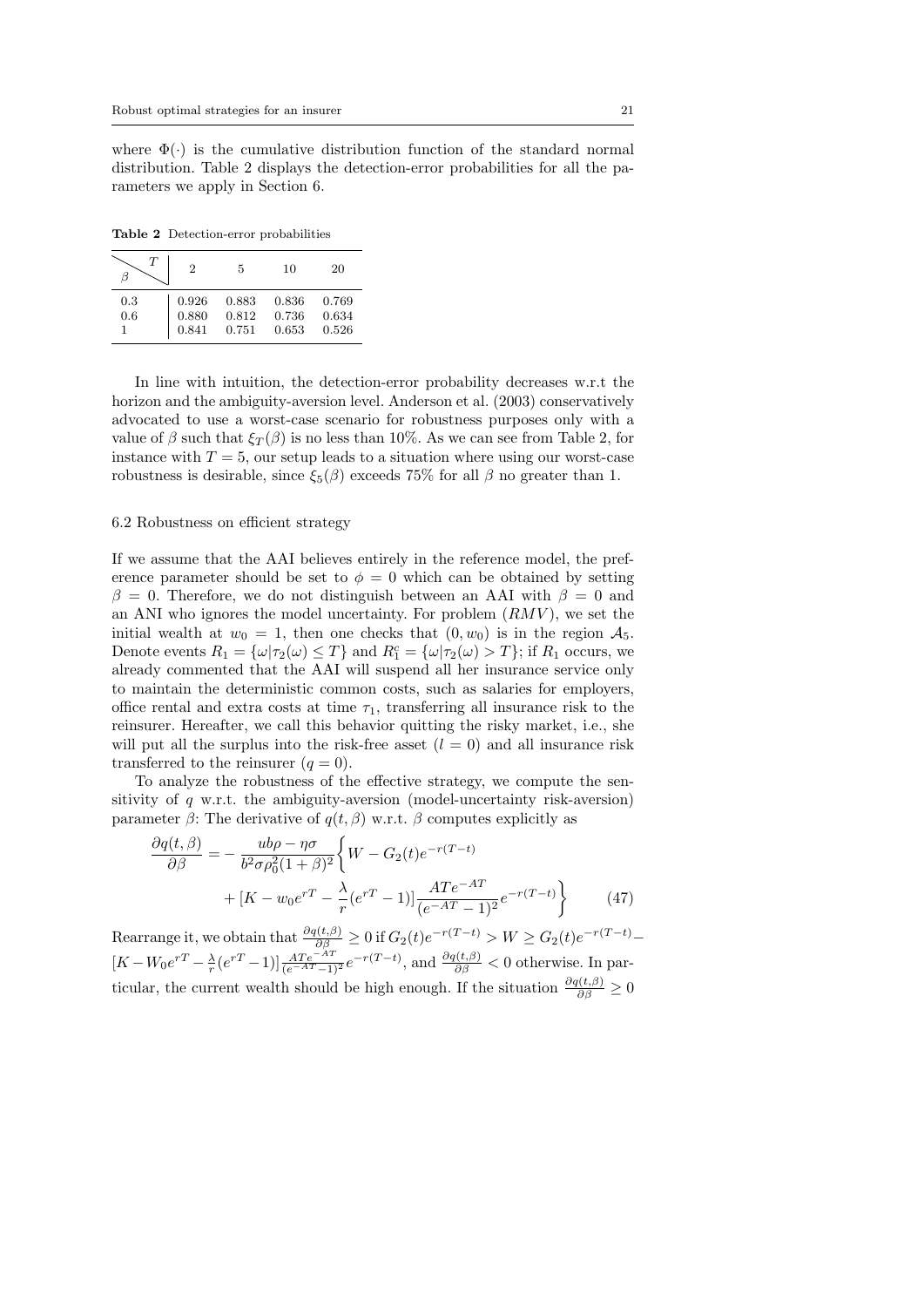

Fig. 1 Model-uncertainty robustness on efficient strategy.

occurs, the insurer with higher ambiguity-aversion level *β* should keep a larger risk exposure in the reinsurance market as well as in the financial market. In our numerical simulation experiments, we fix the risky asset's Sharpe ratio (risk premium per unit volatility) as  $\frac{u}{\sigma} = 0.08$ , and perturb  $\sigma$  from 0.25 to 25. We found that  $\frac{\partial q(t,\beta)}{\partial \beta} \geq 0$  occurs in all of the one thousand sample paths, whether we are in a mature and stable market (lower  $u$  and lower  $\sigma$ ), or a market that provides possibilities of very high return in exchange for high risk (very high *u* and high  $\sigma$ ), as might be the case for certain markets in developing economies. Thus, we conclude that the AAI who chooses to accomplish model-uncertainty robustness will increase her risk exposure due to an increase in her preference about ambiguity aversion, when the current wealth is enough high, and will decrease her risk exposure with lower current wealth. Therefore, model-uncertainty robustness plays a remarkably different role compared with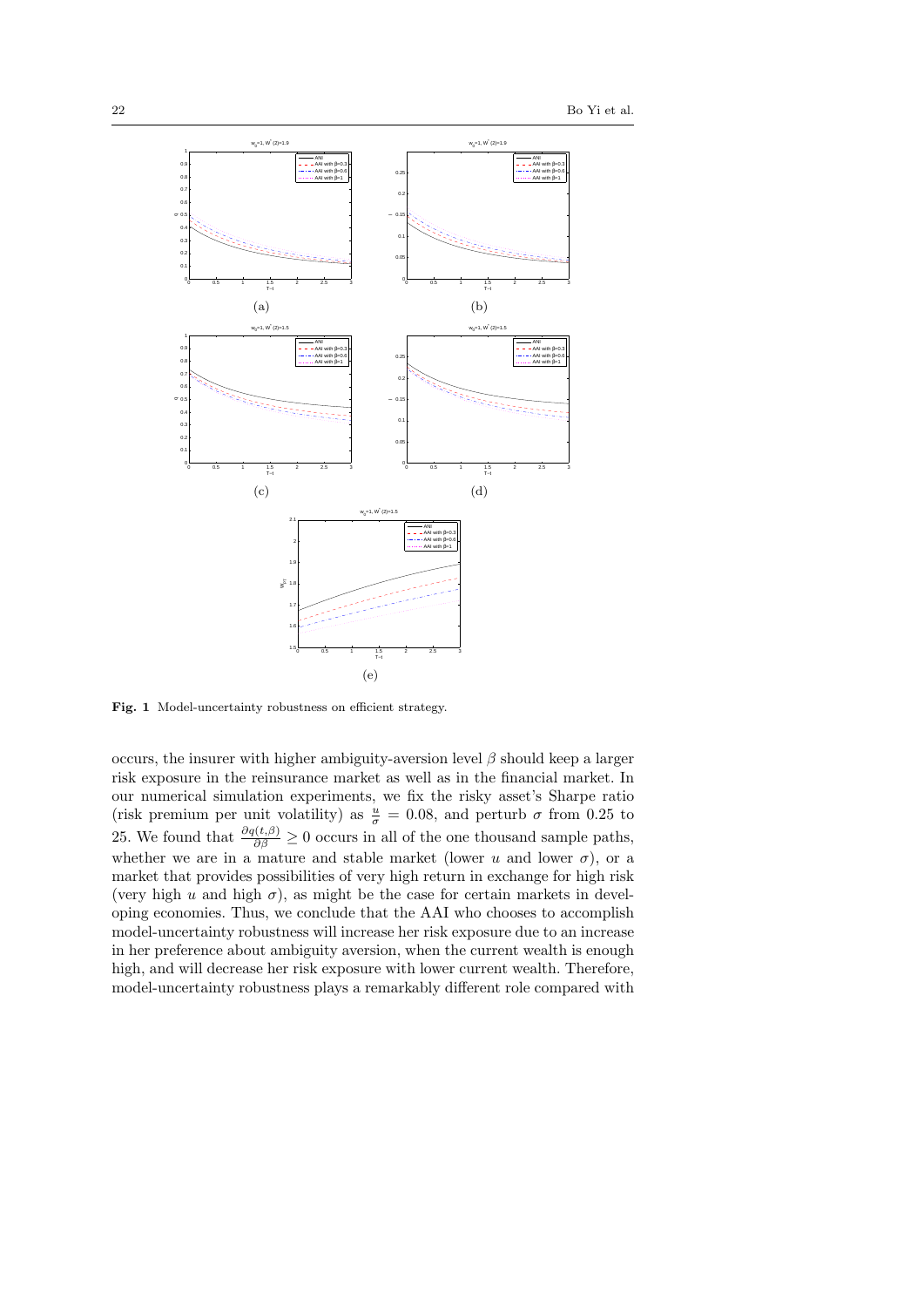the results in the framework of concave utility functions (i.e., Maenhout (2006) and Liu (2010)).

Fixing  $t = 2$ , Figure 1 illustrates the efficient strategy as a function of the time horizon  $T - t$ . We set the horizon  $T$  to no more than 5 years. It can be stated that both efficient reinsurance and investment decrease as the horizon increases. Figure  $1(a)$  and Figure  $1(b)$  show the efficient mean-variance strategy with  $W^*(2) = 1.9$ , which could arguably be considered a very high level of current wealth after two years of business. The AAI acquires more insurance business, and holds more risky asset than the ANI. Figure  $1(c)$  and Figure 1(d) show the effective mean-variance strategy for  $W^*(2) = 1.5$ , a high wealth level after two years, but not high enough to imply a reversal of risk behavior: The ANI acquires larger amounts of reinsurance business and risky asset than AAI. Furthermore, in both cases, neither of the two insurers have the opportunity to quit the risky markets up to  $t = 2$ .

This phase transition from Figure  $1(a)$  to Figure  $1(b)$  is paradoxical, it does not occur in utility frameworks. We think that it is consistent with the following psychology: For wealthy insurers, taking risk has been beneficial in the  $(RMV)$  problem. When they worry about model uncertainty, these insurers may take an even more extreme risk positions based on their positive past experience with high risk exposure. Consequently, how to judge a "good" or "bad" past experience becomes an important question for insurers. In our framework, it depends on the signal provided by the sign of the expression in (48). Figure 1(e) shows the phase transition wealth  $W_{PT}$  between the two phases:  $\frac{\partial q(t,\beta)}{\partial \beta}$  < 0 and  $\frac{\partial q(t,\beta)}{\partial \beta}$  > 0. We provide the following theorem to judge the attitude of AAI to risk exposure when facing model uncertainty.

**Theorem 4** *For all value of*  $T-t$ *, for every*  $W^*(T-t) < W_{PT}(T-t)$ *, higher "ambiguity-aversion level" β leads to less risky exposure at t. And for every*  $W^*(T-t) > W_{PT}(T-t)$ , higher "ambiguity-aversion level"  $\beta$  leads to more *risky exposure at t.* In addition, if  $W^*(T-t) = W_{PT}(T-t)$ , the AAI is locally *neutral to the confidence on reference model as measured by β, and will adopt a strategy like an ANI at t.*

Maehout (2006) and Liu (2010) showed that the ambiguity-aversion level *β* can be understood as an extra risk-aversion coefficient under certain utility functions types (CRRA and recursive preference). They stated higher ambiguity-aversion levels implies a decrease in the amount of risky assets in financial markets. However, the conclusions they proposed are not effective to explain model-uncertainty robustness on the efficient strategy under the mean-variance criterion.

In addition to sensitivity on  $\beta$ , we examine sensitivity of the efficient strategy for the insurer in some of the other parameters. We perturb the values of parameters from 50% to 150% of their base values. Figure 2 indicates the corresponding sensitivities. Figure  $2(a)$  and Figure  $2(b)$  show that the efficient investment strategy is more robust to the insurance parameter  $\lambda$  (difference of insurance-reinsurance premium rates) than the financial market risk-premium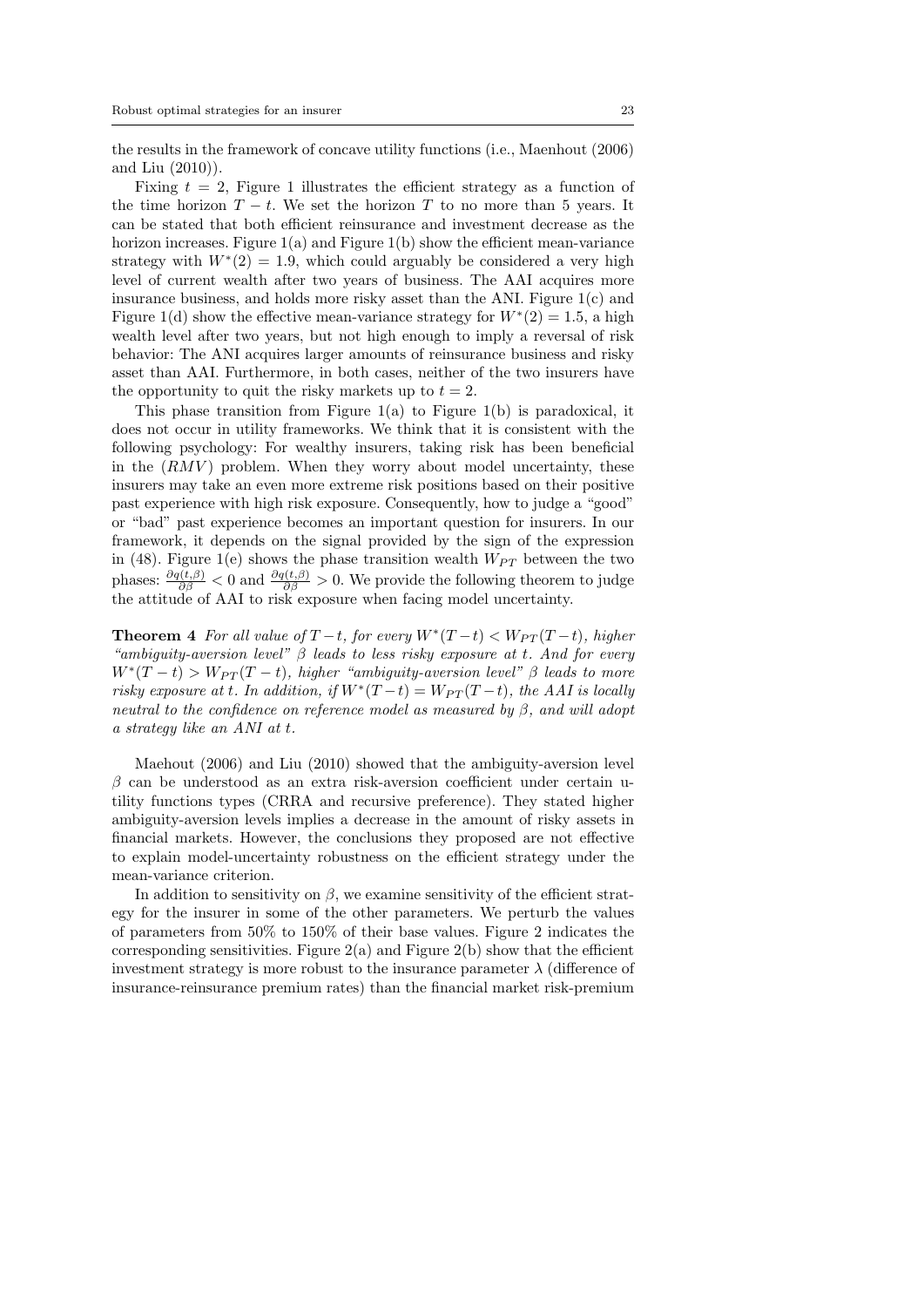

**Fig. 2** Sensitivity of the efficient strategy for ANI and AAIs.

parameter  $u$ . Figure  $2(c)$  and Figure  $2(d)$  illustrate the efficient reinsurance strategy's strong robustness to the financial market parameter *u*. In all cases, increasing ones ambiguity-aversion level decreases the sensitivity of efficient strategy: This is consistent with the point of robustness decisions, which is to achieve less sensitivity to model uncertainty the more one worries about model accuracy.

# 6.3 Robustness on the value function

In this subsection, we aim to clarify the impact of model uncertainty on the value function for problem  $(RMV)$ . The AAI is an insurer who minimize the PVar*W<sup>∗</sup>* (*T*) in the worst-case scenario. For problem (*RMV* ), the AAI faces a trade-off with the model uncertainty: She finds a strategy to minimum  $PVar^{Q^*}W(T)$  under the worst-case scenario  $Q^*$  while the wealth process  $W^*(t)$ guarantees  $E^{Q^*}[W^*(T)] = K$ . Hence,  $PVar^{Q^*}W^*(T)$  for AAI may deviate from the traditional  $VarW^*(T)$  for ANI, and be affected by the ambiguity level. To measure the increased spread due to aversion to model uncertainty, compared to the case of model certainty, we define a "discrepancy" function for the standard deviations as follows.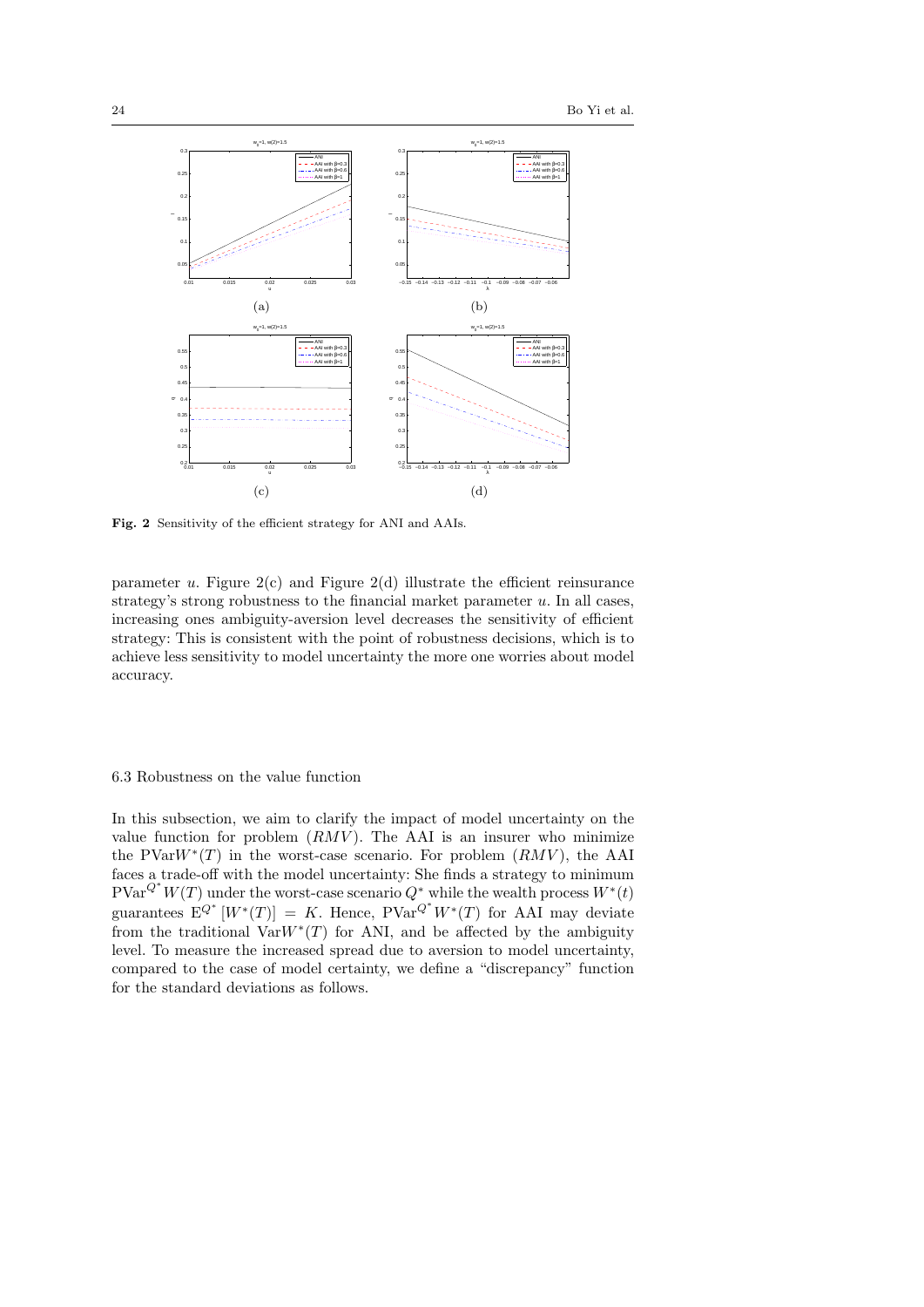**Definition 4** The "discrepancy" function for the AAI, comparing with the ANI, is defined as

$$
U := 1 - \left(\frac{J_{RMV}^0(0, w_0)}{J_{RMV}^\beta(0, w_0)}\right)^{\frac{1}{2}},
$$
\n(48)

where  $J_{RMV}^{\beta}(t, w)$  is the value function of problem  $(RMV)$  for the AAI with ambiguity level  $\beta$ .



**Fig. 3** Model-uncertainty robustness on wealth process and value function.

We also set the initial wealth  $w_0 = 1$  and the time horizon  $T = 5$ , thus,  $(0, w_0)$  is in the region  $\mathcal{A}_5$ . In this case, the drifts under  $Q^*$  are given by (46). Thus  $D(P,Q^*)$  is given by

$$
D(P, Q^*) = \frac{1}{2}(\theta_1^{*2} + \theta_2^{*2}) = \frac{\beta^2}{(1+\beta)^2} \cdot \frac{(bu - \eta\sigma\rho)^2 + \eta^2\sigma^2\rho_0^2}{b^2\sigma^2\rho_0^2}.
$$
 (49)

Figure 3(a) presents one sample path of the surplus processes for both the ANI and the AAI. The surplus processes converge to  $K$  at maturity  $t = 5$ . Figure 3(b) shows  $D(P,Q^*)$  as a function of ambiguity-aversion level  $\beta$ . With higher  $\beta$ , the AAI loses more confidence in the reference model  $P$ , and seeks more model-uncertainty robustness. Figure  $3(c)$  presents the efficient frontier for Problem  $(RMV)$ . An increase in  $PVarW^*(T)$  occurs when  $\beta$  increases under fixed *K*, which implies that the AAI would be willing to accept higher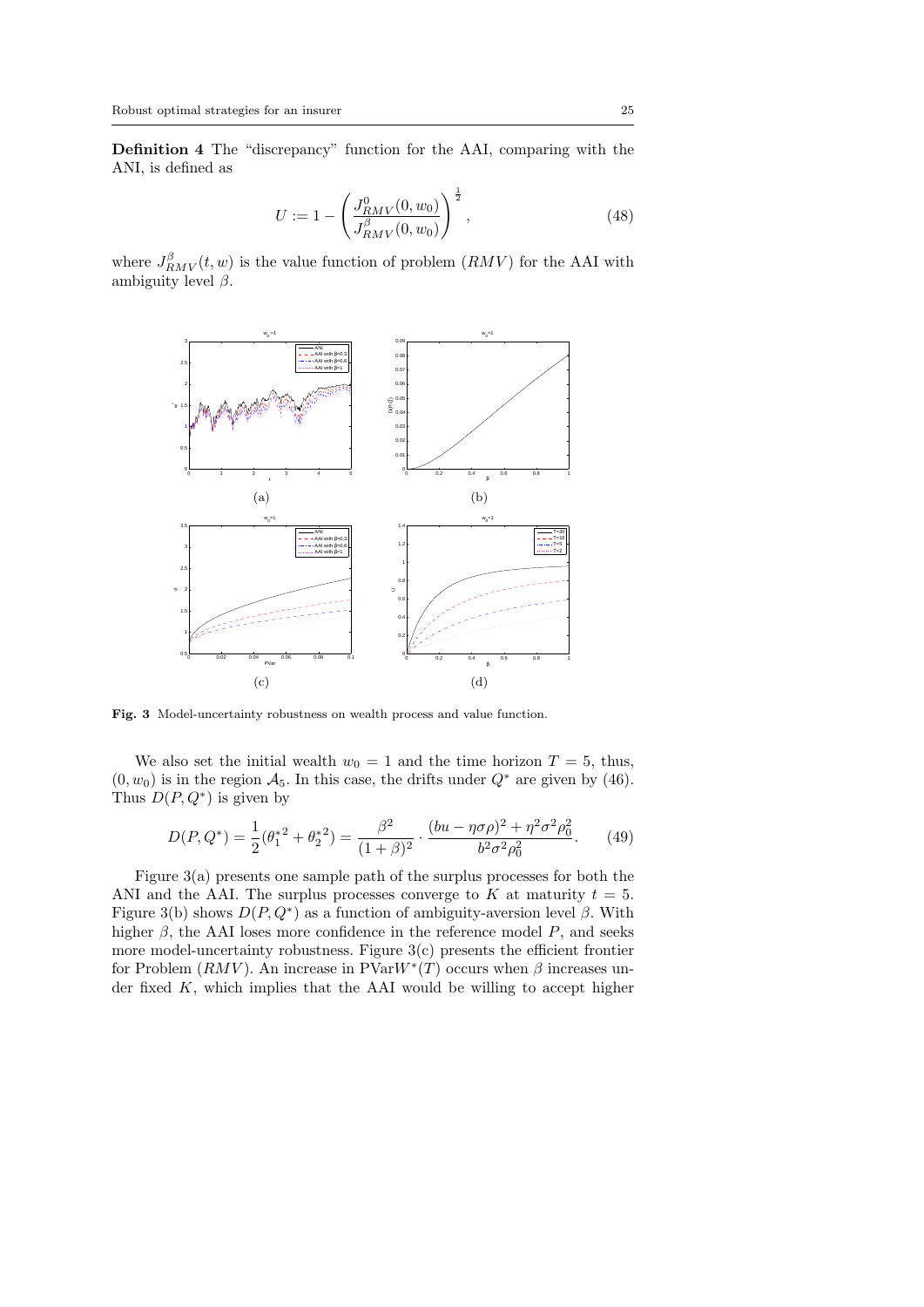variance for the robust optimal strategy when she has less information. Figure 3(d) displays more information about the variance with penalty, which is presented as the discrepancy function from Definition 4, graphed against the variable  $\beta$ . Figure 3(d) also illustrates another significant feature of our robustness model: The "discrepancy" for the AAI in long-horizon is quite large, and alarmingly so for very long horizon: The AAI with  $T = 20$  and  $\beta = 1$  will generate a discrepancy above 90% of the standard deviation compared to the ANI with the same horizon, which is consistent with the following behavioral interpretation: The very-long-horizon AAI accumulates much more lack of confidence on the reference model than the short-horizon AAI. Consequently, the horizon plays an important role in the behavior of the AAI.

## 6.4 Quitting probability for the insurer

Finally we turn to the analysis of the quitting probability for the insurer under the mean-variance criterion. According to Theorem 3, the insurer quits the risky market if the pair  $(t, W^*(t))$  reaches the boundary of  $\mathcal{A}_5$  in the case  $u b \rho - \eta \sigma < 0$ . Using a simulation, we find that the quitting event  $R_1 = {\omega : \mathbb{R}^n}$  $\tau_2(\omega) \leq T$ } only happens in some extremely favorable markets and model uncertainty only impacts the quitting probability in these rare cases.

**Table 3** Quitting probability

| u              | 0 | $\overline{2}$ |   | 6 | 8        |
|----------------|---|----------------|---|---|----------|
| 0.02           | 0 | 0              | 0 | 0 | 0        |
| 0.2            | 0 | 0              | 0 | 0 | $\Omega$ |
| 0.8            |   | 0              | 0 | 0 | $\Omega$ |
| 1.4            |   |                | 0 | 0 | 0        |
| $\overline{2}$ |   |                | 1 |   | 0.04     |

Table 3 shows the frequency of event  $R_1$  happening in a five-year period with  $\beta \in [0,8]$  and  $u \in [0.02, 2]$ , with financial volatility fixed at  $\sigma = 0.25$ . For "0" in the table, it means some numbers no bigger than 0*.*001. This table illustrates that the quitting behavior only happens in a extremely high risk-premium markets. In a normal market with  $u = 0.02$ , it barely happens whatever the ambiguity-aversion level. In addition, the frequency of quitting converges to zero as the ambiguity level increases. In market with  $u = 2$ , the ANI has an extremely high quitting frequency, while the AAI with  $\beta = 8$  has almost no quitting chance even with this very high risk premium.

## **7 Conclusions**

In this paper, we investigated a benchmark problem and a mean-variance problem for an ambiguity-averse insurer (AAI). The surplus process of the insurer is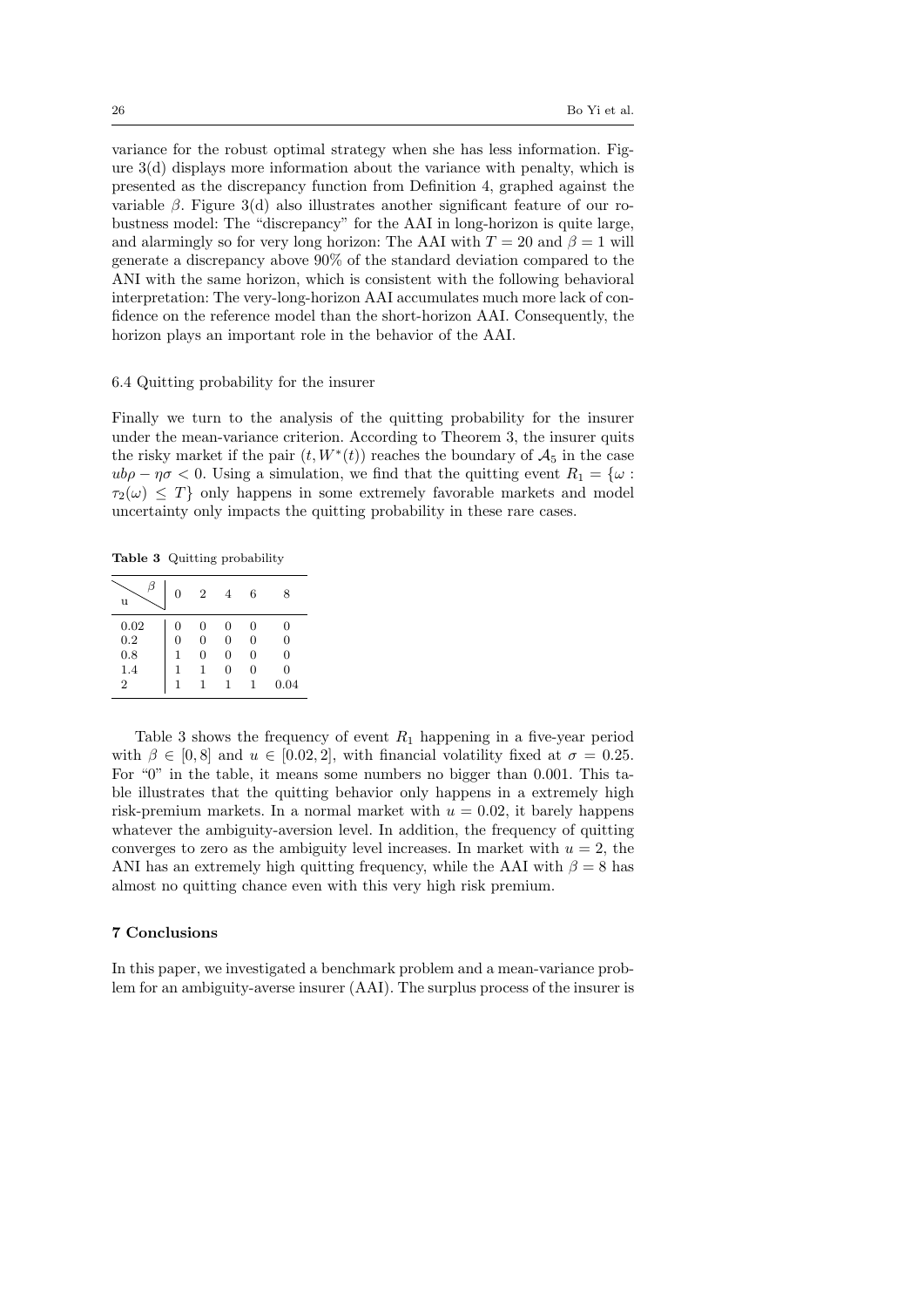approximated by a diffusion model. The financial market is modeled by a classic Black-Scholes model. At the same time, the AAI lacks full confidence on the pair of economic models. We formulated general robust problems for the insurer under mean-variance and benchmark criteria, and derived the benchmark optimal strategy, the mean-variance efficient strategy and the corresponding value functions based on the connection between the two criteria. Furthermore, we analyzed the model-uncertainty robustness on the mean-variance efficient strategy for the AAI, including the impact of model uncertainty on value function and quitting probability.

The main findings are as follows. (i) A high ambiguity level does not always decrease the risk exposure over the time horizon; it increases the risk exposure if the current wealth is large enough. Therefore, model-uncertainty robustness distinguishes itself from the utilities framework in its possible impacts on the optimal strategy. We think our model provides some explanation of the behavior by which, when facing the model uncertainty, an AAI's attitude to risk exposure switches in the presence of highly favorable past experience. (ii) In normal markets, the behavior in which an insurer is able to quit risky markets, does not occur for the AAI or ANI (ambiguity-neutral insurer). We identify some theoretical markets (very high financial risk premium), where a high ambiguity-aversion level reduces the probability of quitting for the AAI, while an ANI would encounter quitting opportunities much more frequently.

Our mathematical analysis focuses on a dynamic mean-variance problem for an AAI and we have emphasized the effect of model-uncertainty robustness on the mean-variance efficient strategy and quitting probability. In order to extend this study to more realistic risk models, one could attempt to abandon the Black-Scholes model with constant volatility. By considering more flexible models such as jump-diffusion (JD) and stochastic volatility (SV) models, more realistic financial risk situations could be achieved, but explicit expressions for mean-variance efficient strategies for the AAI would be hard to derive explicitly in JD and SV models. Numerical methods could be more useful to analyze the model-uncertainty robustness under these models, to find out how volatility risk and incomplete markets change decisions about model uncertainty aversion. Since our entire framework is based on using the Girsanov theorem, we would still only be able to provide robustness strategies for uncertainty about drift parameters, but the presence of the so-called "vol-vol" parameter in SV models for instance, has the effect of changing models from log-normal to much heavier-tailed mixtures; this could result in a dampening of the phase transition effect we described by which ambiguity-aversion behavior reverses when entering very favorable markets conditions.

**Acknowledgement:** This research is supported by NSF (DMS 0907321), NS-FC (Nos. 71231008, 71201173), Humanity and Social Science Foundation of Ministry of Education of China (No. 12YJCZH267), National Science Foundation of Guangdong Province of China (No. S2013010011959), Philosophy and Social Science Foundation of Guangdong Province (No. GD11YYJ07) and Foundation for Distinguished Young Talents in Higher Education of Guang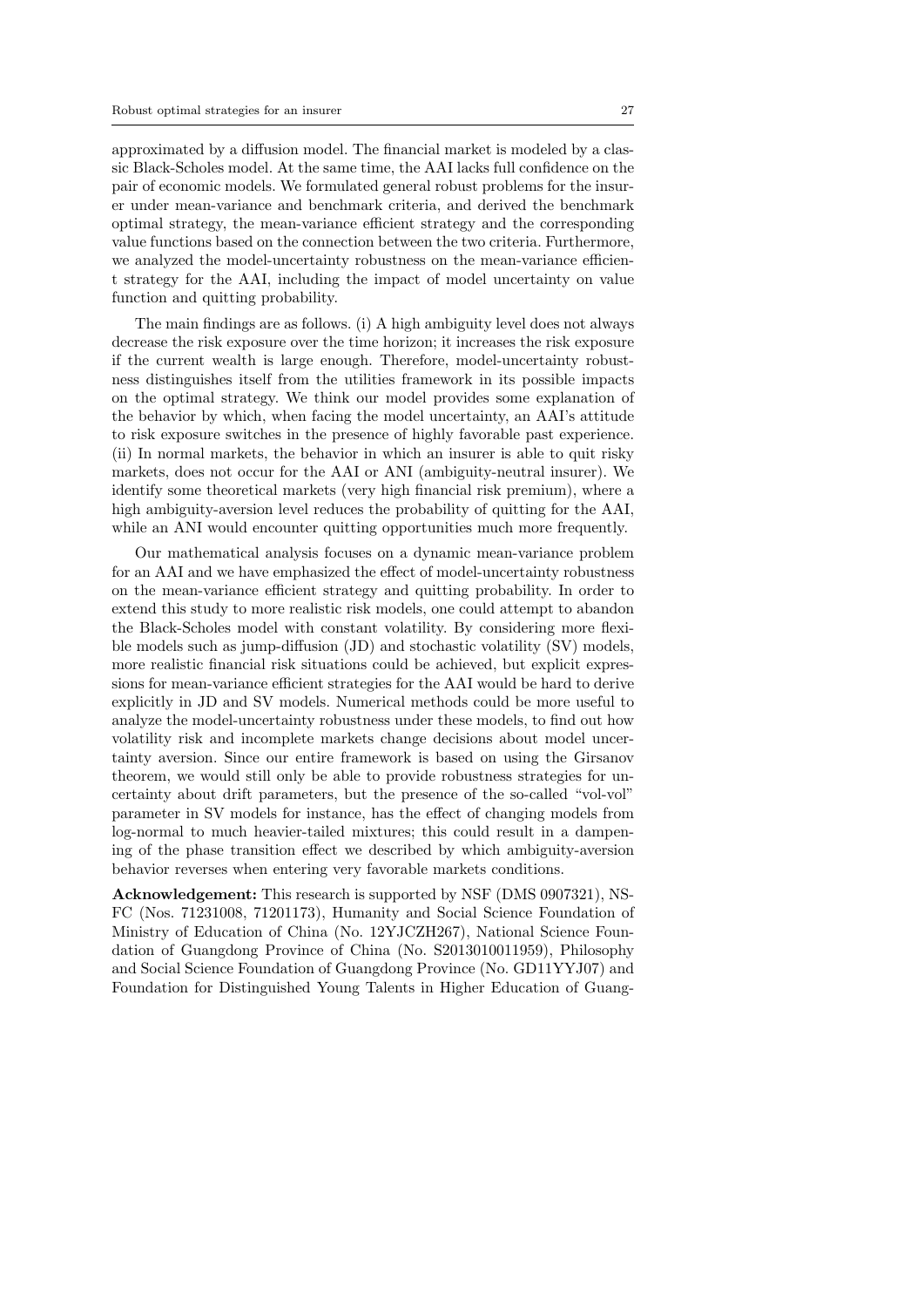dong of China (2012WYM-001). The authors thank the referee for the comments and suggestions for improving the presentation.

## **References**

- 1. Anderson, E., Hansen, L. & Sargent T. (1999). Robustness detection and the price of risk, Working paper, University of Chicago. Available at:https://files.nyu.edu/ts43/ public/research/.svn/text-base/ahs3.pdf.svn-base
- 2. Anderson, E., Hansen, L. & Sargent, T. (2003). A semigroups for model specification, robustness, price of risk, and model detection. Journal of the European Economic Association, 1, 68-123.
- 3. Bai, L.H. & Zhang, H.Y. (2008). Dynamic mean-variance problem with constrained risk control for the insurers. Mathematical Methods of Operational Research, 68, 181-205.
- 4. Bäuerle N. (2005). Benchmark and mean-variance problems for insurers. Mathematical Methods of Operations Research, 62, 159-165.
- 5. Branger N., Larsen L.S. & Munk C. (2013). Robust portfolio choice with ambiguity and learning about return predictability. Journal of Banking & Finance, 37, 1397-1411.
- 6. Browne, S. (1995). Optimal investment policies for a firm with a random risk process: exponential utility and minimizing probability of ruin. Mathematics of Operations Research, 20, 937-958.
- 7. Celikyurt, U. & Ozekici, S. (2007). Multiperiod portfolio optimization models in stochas- ¨ tic markets using the mean-variance approach, European Journal of Operational Research, 179, 186-202.
- 8. Chen, S.M., Li, Z.F. & Li, K.M. (2010). Optimal investment-reinsurance for an insurance company with VaR constraint. Insurance: Mathematics and Economics, 47, 144-153.
- 9. Delong, L. & Gerrard, R. (2007). Mean-variance portfolio selection for a non-life insurance company. Mathematical Methods of Operations Research, 66, 339-367.
- 10. Dupuis, P. & Ellis, R. (1997). A weak convergence approach to the theory of large deviations. Wiley Series in Probability and Statistics, New York: Wiley.
- 11. Gerber, H.U. & Shiu, E.S.W. (2006). On Optimal Dividend Strategies in the Compound Poisson Model. North American Actuarial Journal, 10, 76-93.
- 12. Grandell, J. (1991). Aspects of risk theory. Springer-Verlag, New York.
- 13. Gu, A.L., Guo, X.P., Li, Z.F. & Zeng, Y. (2012). Optimal control of excess-of-loss reinsurance and investment for insurers under a CEV model. Insurance: Mathematics and Economics, 51, 674-684.
- 14. Hansen, L. & Sargent, T. (2001). Robust control and model uncertainty. American Economic Review, 91, 60-66.
- 15. Hakasson, H.N. (1971). Capital growth and the mean-variance approach to portfolio management. Journal of Financial and Quantitative Analysis, 6, 517-557.
- 16. Li, D. & Ng, W.L. (2000). Optimal dynamic portfolio selection: Multiperiod meanvariance formulation. Mathematical Finance, 10, 387-406.
- 17. Li, X., Zhou X.Y. & Lim A.E.B. (2002). Dynamic mean-variance portfolio selection with no-shorting constraints. Society for Industrial and Appied Mathematics J. Control Optim., 40, 1540-1555.
- 18. Liu, H.N. (2010). Robust consumption and portfolio choice for time varying investment opportunities. Annals of Finance, 6, 435-454.
- 19. Maenhout, P.J. (2004). Robust portfolio rules and asset pricing. The Review of Financial Studies, 17, 951-983.
- 20. Maenhout, P.J. (2006). Robust portfolio rules and dectection-error probabilities for a mean-reverting risk premium. Journal of Economic Theory, 128, 136-163.
- 21. Markowitz, H. (1952). Portfolio selection. The Journal of Finance, 7, 77-91.
- 22. Mataramvura, S. & Øksendal, B. (2008). Risk minimizing portfolios and HJBI equations for stochastic differential games. Stochastics: an international journal of probability and stochastics processes, 80, 317-337.
- 23. Nietert, B. (2003). Portfolio insurance and model uncertainty. OR Spectrum, 25, 295- 316.